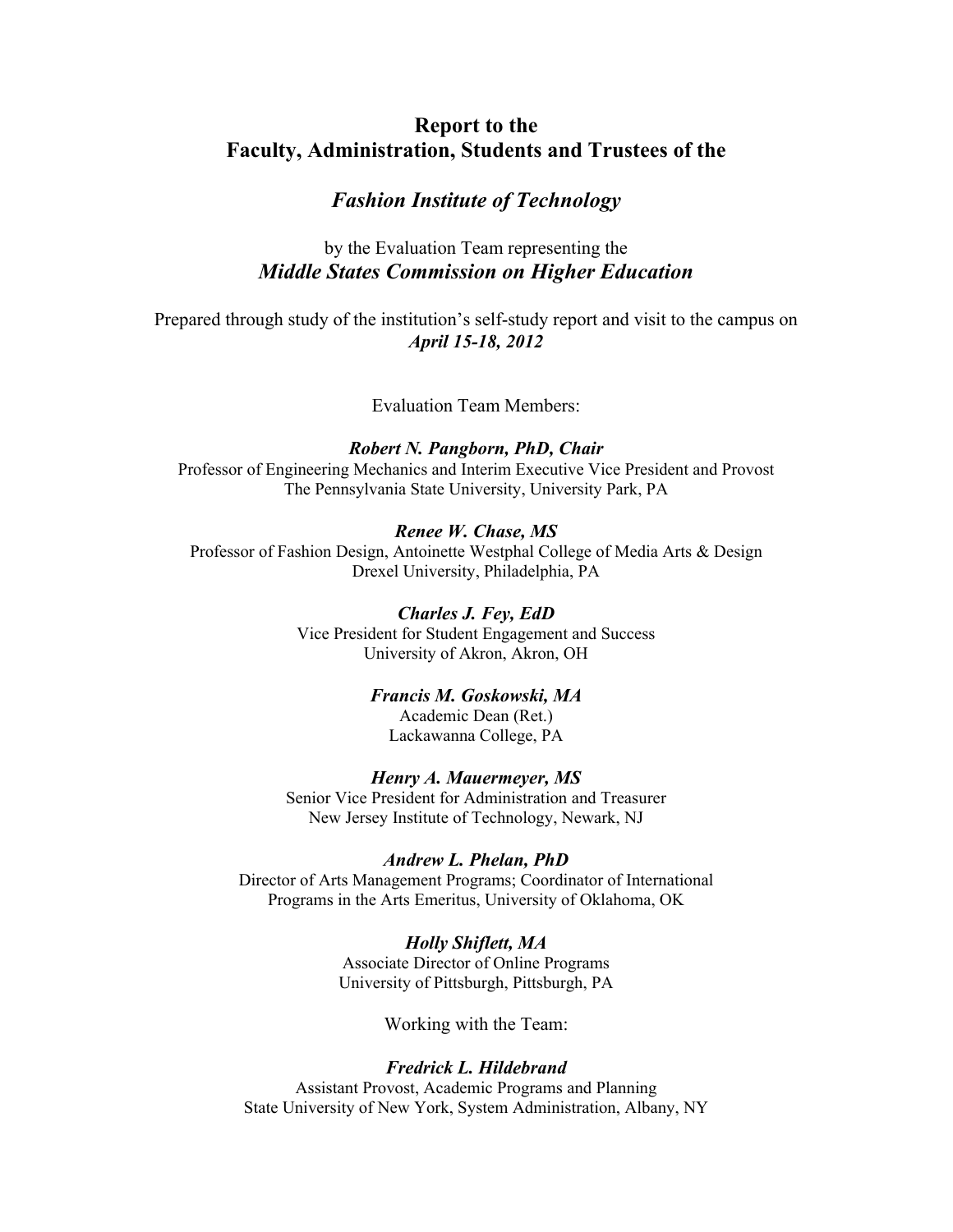At the Time of the Visit:

President/Chief Executive Officer

*Joyce F. Brown, Ph.D.* 

Vice President for Academic Affairs/Chief Academic Officer

*Giacomo Oliva* 

Chair of the Board of Trustees

*Edwin A. Goodman*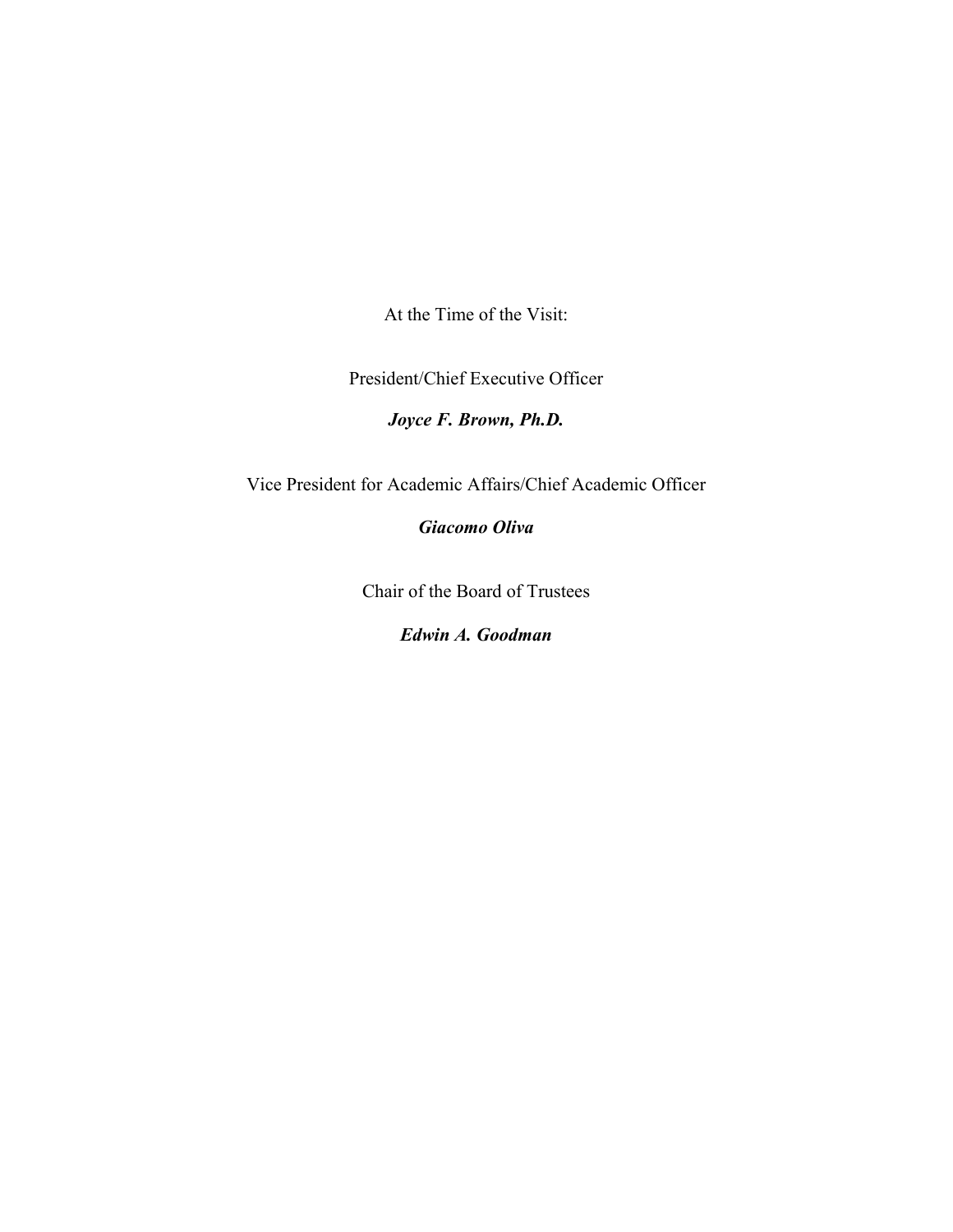# **Table of Contents**

| $\overline{I}$ . | Context and Nature of the Visit                                                                                                                                                                  |  |  |  |                                                |                                                                                                                  |                                                                                                                                         |  |                                                   |
|------------------|--------------------------------------------------------------------------------------------------------------------------------------------------------------------------------------------------|--|--|--|------------------------------------------------|------------------------------------------------------------------------------------------------------------------|-----------------------------------------------------------------------------------------------------------------------------------------|--|---------------------------------------------------|
|                  | <b>Institutional Overview</b><br>a.<br>Scope of Institution<br>b.<br>Self-Study Process and Participation.<br>$\mathbf{c}$ .                                                                     |  |  |  | $\bullet$                                      |                                                                                                                  | $\mathcal{A}^{\mathcal{A}}$ and $\mathcal{A}^{\mathcal{A}}$ are the set of the set of the set of the set of $\mathcal{A}^{\mathcal{A}}$ |  | $\perp$<br>2                                      |
| II.              | Affirmation of Continued Compliance with Eligibility Requirements                                                                                                                                |  |  |  |                                                |                                                                                                                  |                                                                                                                                         |  | 3                                                 |
| III.             | Compliance with Federal Requirements; State Regulatory or<br>Other Accrediting Agency Requirements                                                                                               |  |  |  |                                                |                                                                                                                  |                                                                                                                                         |  | 3                                                 |
| IV.              | <b>Evaluation Overview</b>                                                                                                                                                                       |  |  |  |                                                |                                                                                                                  |                                                                                                                                         |  | 4                                                 |
| V.               | Compliance with Accreditation Standards                                                                                                                                                          |  |  |  |                                                |                                                                                                                  |                                                                                                                                         |  |                                                   |
|                  | Standards 1 and 6<br>a.<br>Standards 2 and 3<br>b.<br>Standards 4 and 5<br>$\mathbf{c}$ .<br>Standards 8 and 9<br>d.<br>Standard 10<br>$e_{-}$<br>f.<br>Standard 11<br>Standards 12 and 13<br>g. |  |  |  | $\mathbf{z}$ and $\mathbf{z}$ and $\mathbf{z}$ |                                                                                                                  |                                                                                                                                         |  | 5<br>$\overline{7}$<br>10<br>12<br>16<br>18<br>20 |
|                  | Standards 7 and 14<br>h.                                                                                                                                                                         |  |  |  |                                                | because the control of the control of the control of the control of the control of the control of the control of |                                                                                                                                         |  | 25                                                |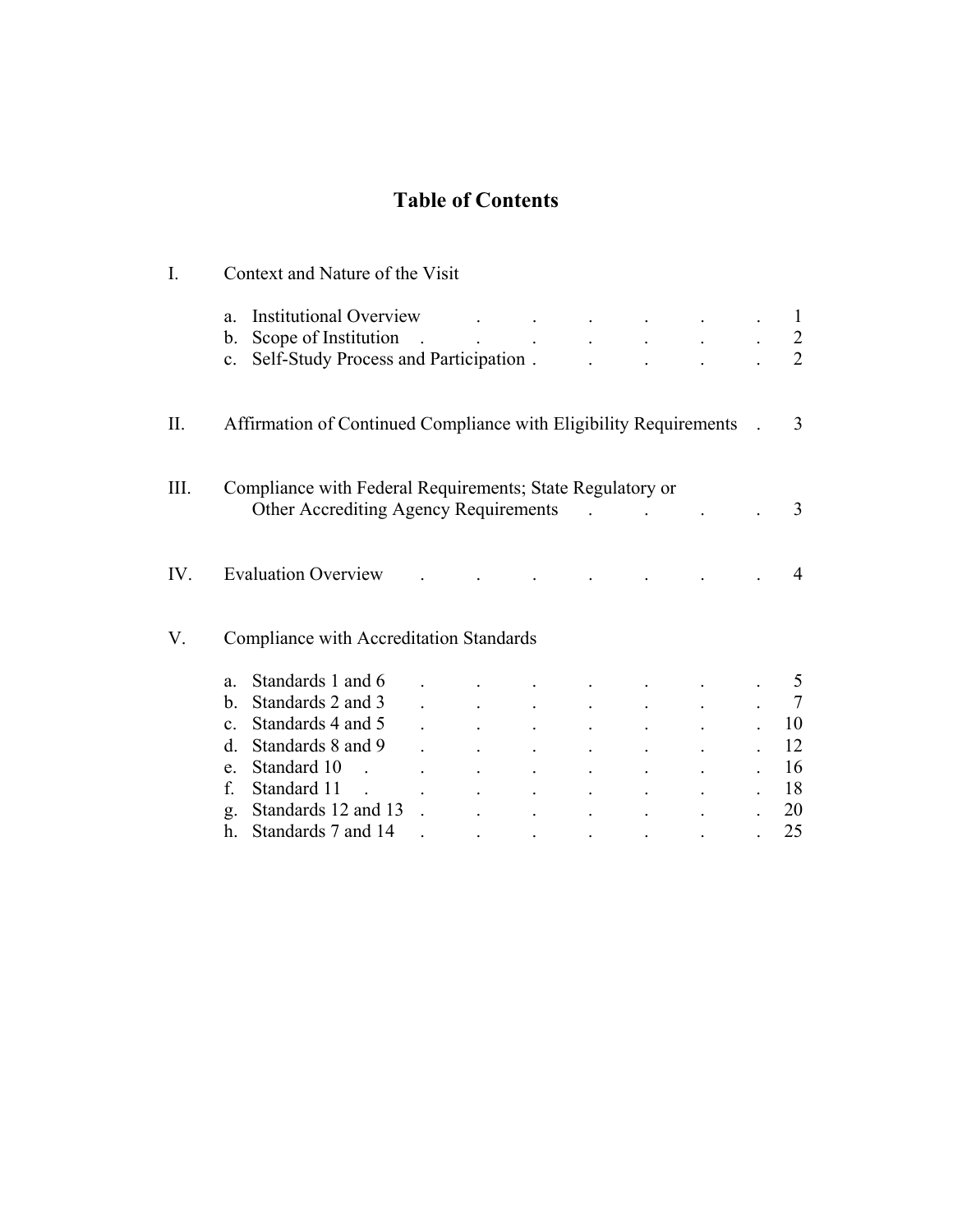# **I. Context and Nature of the Visit**

## a. Institutional Overview

The Fashion Institute of Technology (FIT) was founded in 1944 by industry leaders in the heart of New York City. The Institute became the second community college of the State University of New York (SUNY) in 1951, focused on art and design, business and technology. The college received Middle States accreditation in 1957. As a community college with city and state support, as well as county chargebacks, FIT provides affordable access to more than 10,000 students each year.

The college is unique in its offering of degree programs in 30 areas of study and through 46 programs at the associate, baccalaureate and graduate levels, as approved by the College's Board of Trustees, SUNY and the New York State Department of Education. The art and design programs are accredited by the National Association of Schools and Art Design (NASAD), and its Interior Design program is accredited by the Council of Interior Design and Accreditation (CIDA). FIT also has its own board of Trustees that provides oversight and makes policy, as well as a FIT Foundation responsible for development and constituted by industry professionals and executives.

The student body consists of a diverse mix of 69% local and in-state students, 24% out-of-state students and 7% international students. The faculty numbers about 1,000 and is composed of one-quarter full-time faculty lines and threequarters adjunct faculty drawn from the industry leaders and experienced professionals. Liberal Arts faculty serve to round out the general education of students studying in the specialized disciplines. On the order of 75 "nonclassroom" faculty provide key academic support services. FIT is organized into five schools: Art and Design, Business and Technology, Continuing and Professional Studies, Graduate Studies and Liberal Arts.

FIT's largest programs are Fashion Merchandising Management, Fashion Design, Advertising and Marketing Communications and Communication Design. Narrower-focused programs include Toy Design, Home Products Development and Packaging Design, while mid-size programs address the art-based disciplines of Illustration and Photography and business-related aspects of International Trade and Marketing. Six new undergraduate programs, four graduate programs and an online degree program have been implemented over the past decade, including the new bachelor's degree programs in Technical Design, Entrepreneurship, and Accessories Design; master's degree programs in Global Fashion Management, Sustainable Interior Environments, and Exhibition Design; and an MFA in Illustration.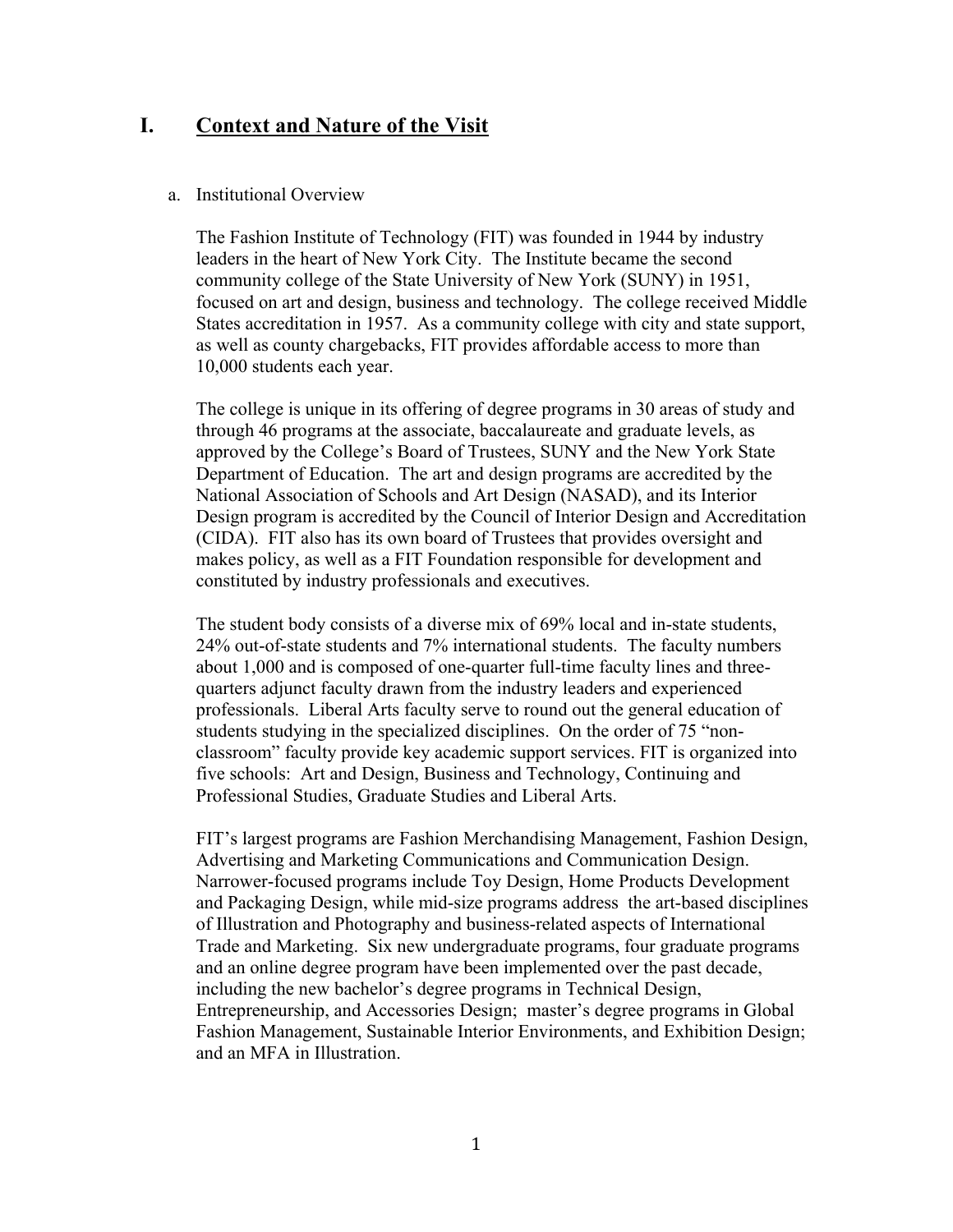The College offers a variety of study abroad options and overseas courses as well as residential programs in Florence and Milan. The School of Continuing and Professional Studies additionally serves more than 13,500 enrollees, including precollege youth, small-business owners, entrepreneurs and industry executives, in its many evening and weekend, credit and non-credit, certificate and training programs.

The campus physical plant includes ten buildings in a full city block comprised of the student center, business and liberal arts center, art and design, and conference center, among other facilities. FIT provides accommodation for 2,300 students (about a quarter of the total headcount enrollment) in four residence halls. The Gladys Marcus Library, Digital Image Library and The Museum at FIT serve both the college and community, featuring collections of resources, costumes and textiles, as well as programs and exhibitions, focused on fashion that attract hundreds of thousands of visitors annually.

b. Scope of Institution

Degrees awarded by the Fashion Institute of Technology are the Associate in Applied Science (AAS), Bachelor of Fine Arts (BFA), Bachelor of Science (BS), Master of Arts (MA), Master of Professional Studies (MPA), and most recently, the Master of Fine Arts (MFA). FIT students who complete the associate degree have the option of applying to the bachelor's level. About 60% of the students exercise this option, such that baccalaureate candidates comprise about 40% of the 2010 graduating class.

c. Self-Study Process and Participation

Initiated in fall of 2009, twenty-five members of the FIT community participated in the self-study process, including a cross-section of the faculty, department chairs, deans, vice presidents, directors and students. Dympna Bowles, dean for curriculum and instruction, and Robert Vassalotti, professor of Fashion Merchandising Management, co-chaired the effort. A comprehensive model was selected, and eight working groups were formed of approximately ten individuals each to organize and develop the chapters of the Self-Study Report.

The groups prepared draft working-reports to be submitted to a Steering Committee in late 2010. A first draft was prepared and presented to the Steering Committee in February 2011. A second draft, incorporating recommendations from evaluation of the first draft, was produced in May 2011 and shared with the President's Cabinet. Third and fourth drafts were developed and ultimately shared with the College community and Board of Trustees, and another draft submitted for review and comment by the Middle States visiting-team chair in late November 2011.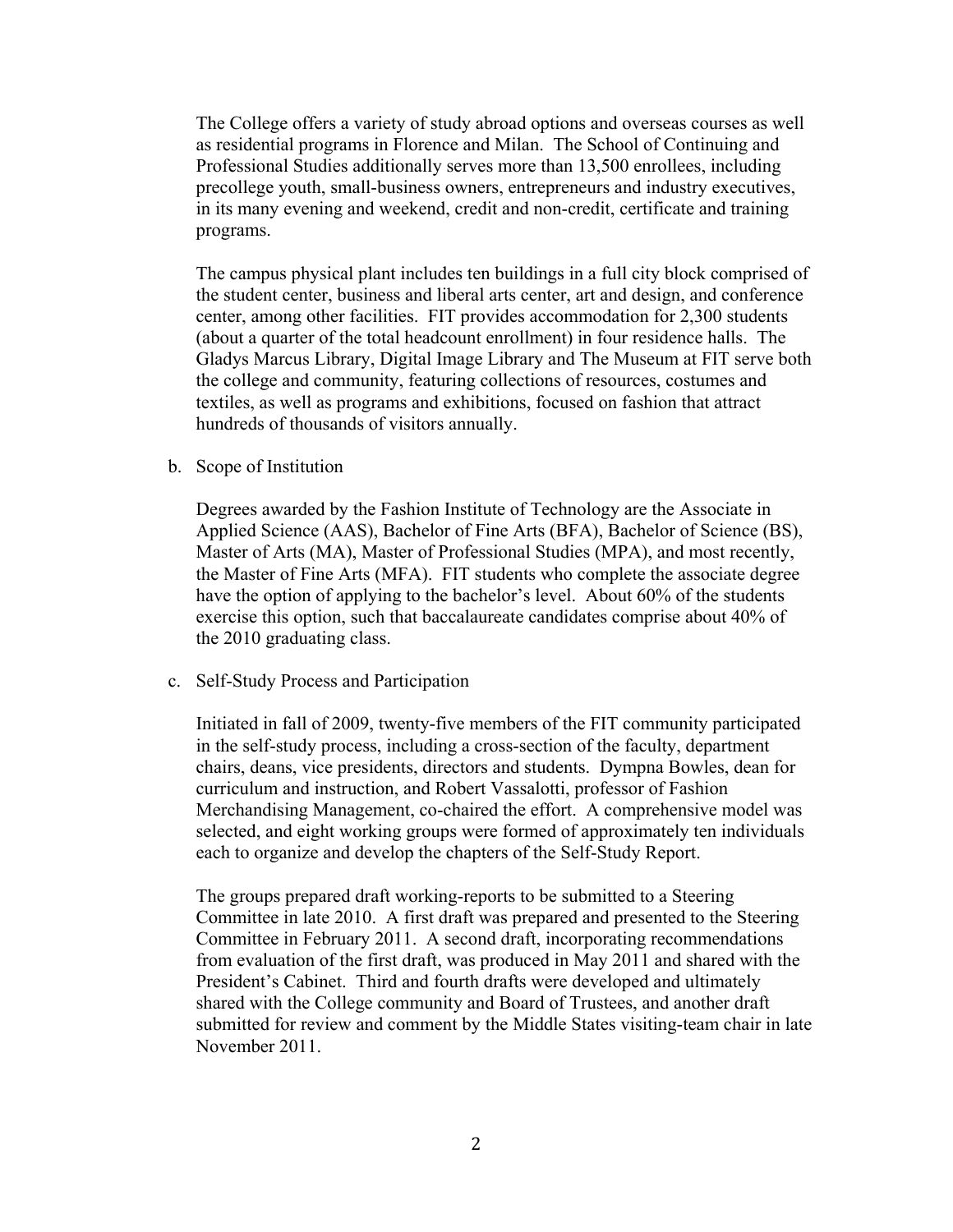# **II. Affirmation of Continued Compliance with Eligibility Requirements**

Based on a review of the self-study, interviews, and institutional documents, the team affirms that the institution continues to meet eligibility requirements and is in compliance with Middle States Commission on Higher Education (MSCHE) Affiliation and Related Entities Policy (for SUNY Community Colleges effective October 1, 2009).

# **III. Compliance with Federal Requirements; State Regulatory or Other Accrediting Agency Requirements**

Based on review of the self-study, certification by the institution, other institutional documents and/or interviews, the team affirms that the institution meets all established requirements relating to Title IV program participation, including relevant requirements under the Higher Education Opportunity Act of 2008 such as those on distance education, transfer of credit and assignment of credit hours.

According to its bylaws, section I.B., FIT is "operated and maintained as a community college under the program of the State University of New York (SUNY)" and is therefore subject to the Education Law of the State of New York and additionally to provisions of its sponsorship by the Department of Education of the City of New York. Although the contract is currently expired, the College anticipates renewal of the collective bargaining agreement with the United College Employees of Fashion Institute of Technology (UCE of FIT). By law, the conditions of the expired contract remain in effect until a new contract is negotiated and ratified.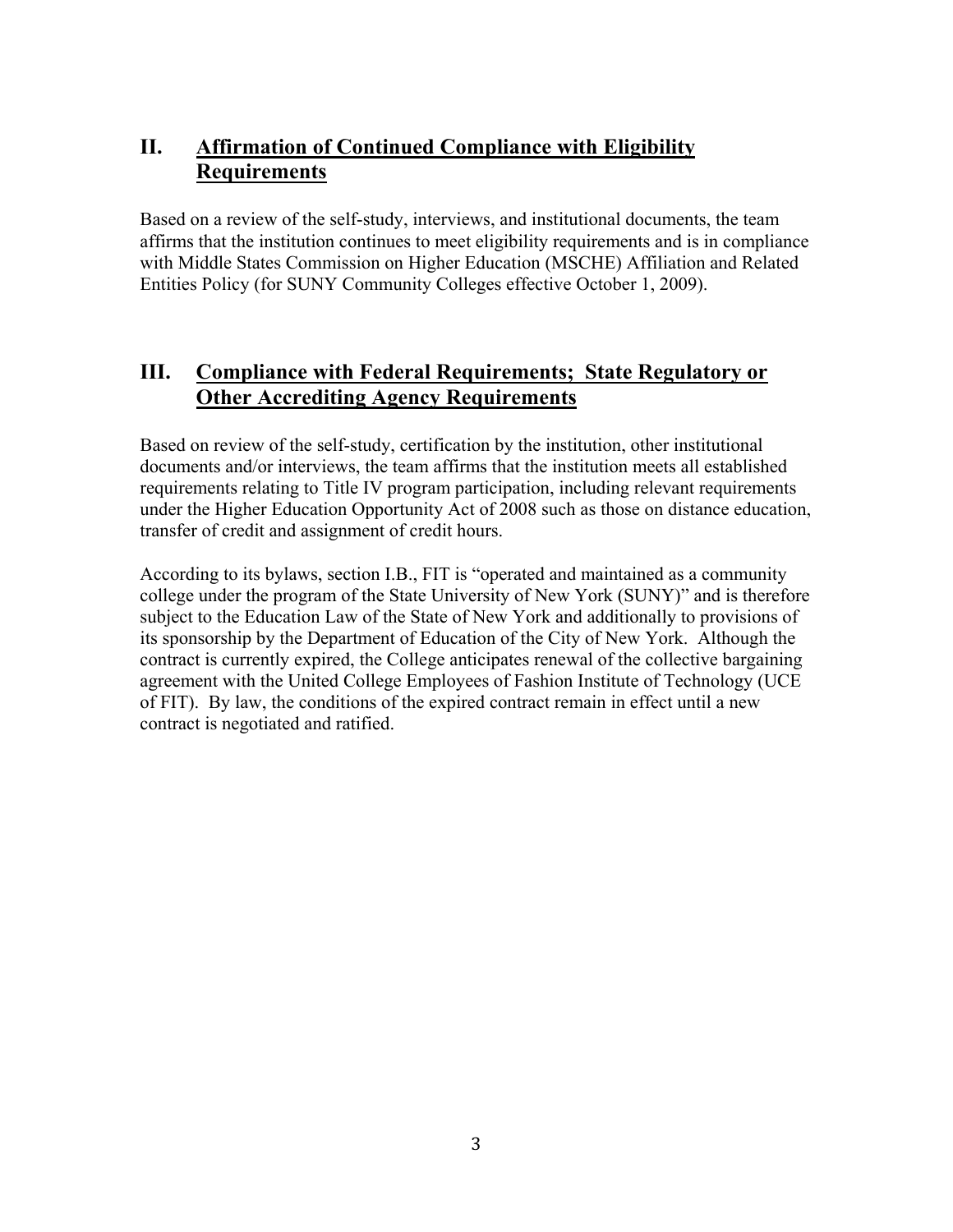# **IV. Evaluation Overview**

*The following provides a summary of noteworthy activities and accomplishments of The Fashion Institute of Technology, as well as institutional aspects worthy of commendation, as identified by the Evaluation Team.*

The FIT president and her team have the enthusiastic support of the FIT Board and are to be commended for their successful leadership of FIT.

FIT's Strategic Plan is used at every level of administration and teaching to provide a clear and consistent resource for the evolution of the College.

The camaraderie and level of passion for their work is evident when speaking with the College's various constituents.

The institution presents compelling evidence that it gives attention to and operates with integrity, transparency and openness.

The creation of *FIT@Night* is an innovative approach to community building, meeting the social needs of students.

The evolution of the Behavioral Assessment Team into a FIT Care Team provides a highly proactive intervention for students in distress.

To have students fully engaged and responsible for the contents and publication of the student handbook is both unique and commendable.

The recognition of FIT with The President's Higher Education Community Service Honor Roll for 2011 and 2012 speaks to the dedication and commitment of its students.

There is a strong and unified approach to improving the design and delivery of the educational programs at FIT.

New Liberal Arts minors have been supported by faculty members and provide additional ways for students to gain credentials that help them find employment.

Nineteen new programs have been implemented since the last Middle States visit in 2002, and four additional offerings are presently under development.

FIT has a wide variety of non-credit courses, pre-college and weekend and evening programs that allows its specialized programs to be more easily accessible to the community.

Students report that they are challenged to think critically in completing assignments, which combined with the work of a Critical Thinking Initiative Committee, has led to improvement of the Collegiate Assessment of Academic Proficiency (CAAP) test scores from below the national mean for four-year institutions in 2006 to above the mean in 2011.

Over the past decade, FIT's reviews of assessment results in general education and in several degree programs have stimulated numerous initiatives to improve teaching and learning, and the college is moving progressively toward the creation of a college-wide "culture of assessment."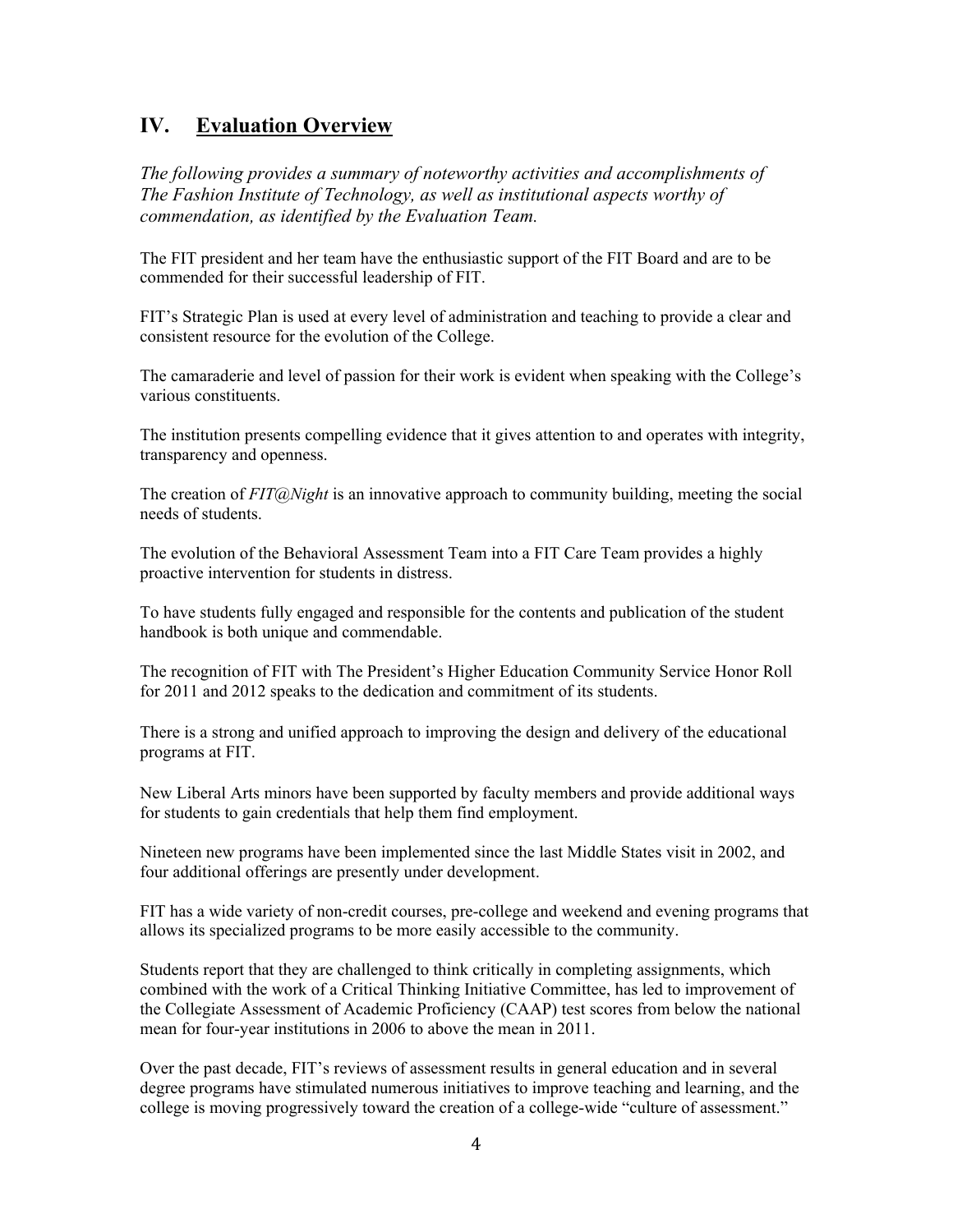# **V. Compliance with Accreditation Standards**

# **Standards 1 and 6: Mission, Goals and Integrity**

*The institution's mission clearly defines its purpose within the context of higher education and indicates who the institution serves and what it intends to accomplish. The institution's stated goals, consistent with the aspirations and expectations of higher education, clearly specify how the institution will fulfill its mission. The mission and goals are developed and recognized by the institution with the participation of its members and its governing body and are used to develop and shape its programs and practices and to evaluate its effectiveness.* 

*In the conduct of its programs and activities involving the public and the constituencies it serves, the institution demonstrates adherence to ethical standards and its own stated policies, providing support for academic and intellectual freedom.* 

Based on the Self-Study Report, other relevant documents and interviews, the Evaluation Team makes the following conclusion:

# *The institution meets these standards.*

FIT presents its Mission Statement and Supporting Goals as follows:

"The Fashion Institute of Technology prepares students for professional excellence in design, fashion, and business by providing the premier educational experience that fosters creativity, career focus, and a global perspective.

To fulfill its mission:

- FIT develops students' aesthetic, intellectual, analytical, and technological abilities through programs that integrate theory and practice;
- FIT offers students a rigorous and innovative curriculum taught by faculty with outstanding academic and industry experience;
- FIT is committed to a broad-based education in the liberal arts;
- FIT exposes students to their chosen professions through internships, guest lectures, industry-sponsored projects, and other opportunities for experiential learning;
- FIT promotes student growth and self-development through student support services, programs, and activities;
- FIT provides students with a multifaceted educational experience, which incorporates the vast resources of New York City;
- FIT, an urban institution of the State University of New York, provides an education of exceptional quality and affordability."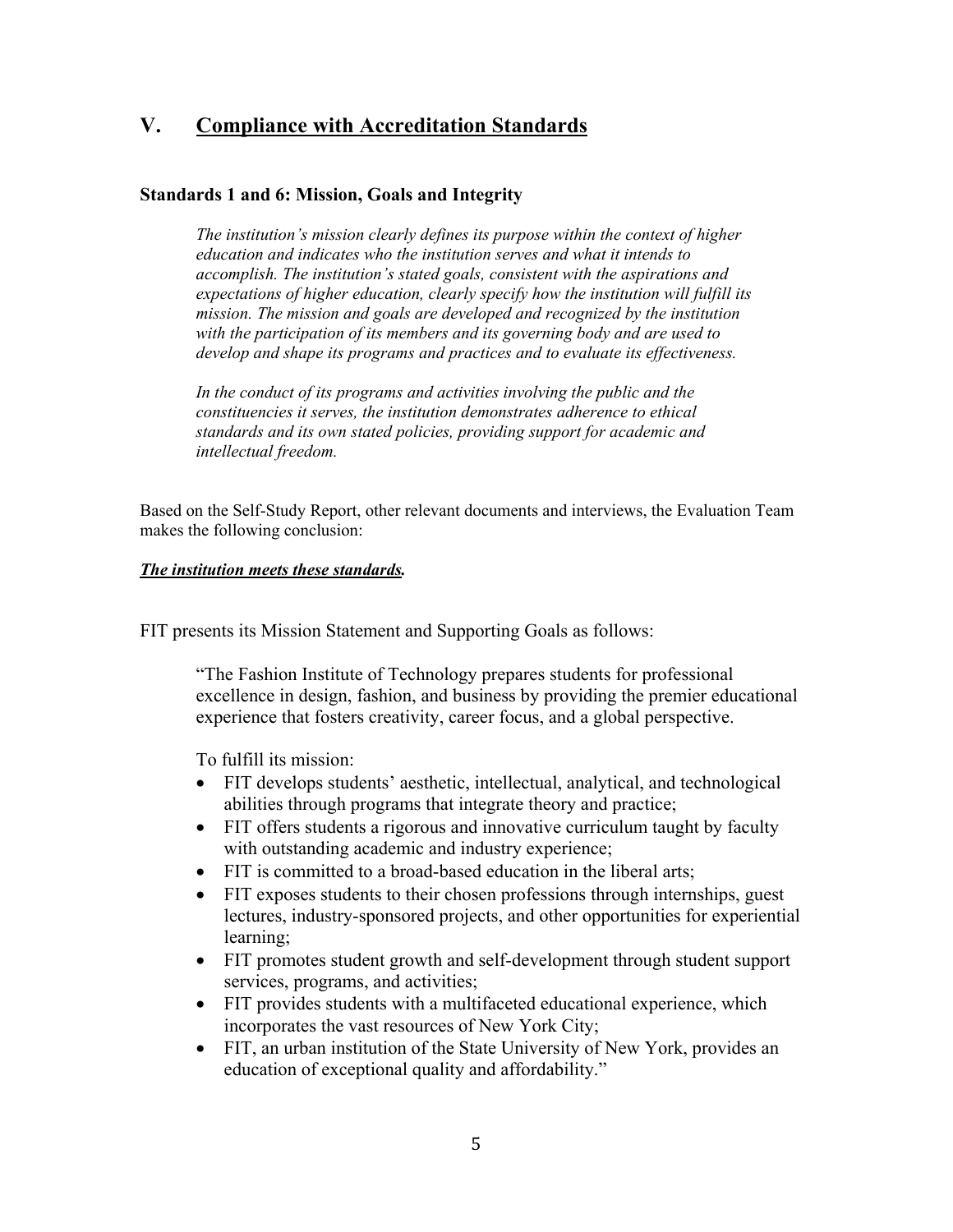This succinctly defined mission statement gives clear strategic direction to the college community. Achieving the seven specific and concrete goals that flow from the mission generates evidence that FIT is fulfilling its institutional purpose. To be sure that the mission accurately reflects contemporary realities, as well as the mandates of the governing SUNY system, college planners assessed FIT's mission and goals statement in 2001 leading to a major revision, and again in 2005 in response to SUNY's directives. The Evaluation Team understands that another review is currently underway. It is clear that the mission is well-communicated and embraced by the college community.

The College provides ample evidence that it is operating in an ethical manner and adheres to published policies and accepted practices. Chapter 1 of the Self-Study Report provides an extensive listing of "fundamental elements" that represent indicators of compliance. The College has practices and procedures to ensure fair and ethical treatment of faculty, students and other members of the College community, responsible conduct, and good stewardship of College resources.

Conversations with the Vice President for Human Resource Management and Labor Relations, the Affirmative Action Officer/Acting Director of Compliance, the Executive Assistant to the President, Vice President for Enrollment Management and Student Services and the Dean of Students reinforced the material presented in the Self-Study Report. Policies and practices relating to personnel provide for grievances conformance to contractual agreements, assure due process, and give evidence that they are both prudent and practical. The Vice President for Human Resource Management and Labor Relations has established a good working relationship with the union leadership and others. The College has an Affirmative Action Officer reporting to the President for all affirmative action issues, who ensures compliance with Affirmative Action Guidelines. While there are a number of complaints annually, there have been only five to six real cases over the past few years and they have been resolved.

College activities related to integrity are broadly inclusive. A Diversity Council of 26 members organizes events, including a diversity week, to highlight efforts aimed at developing greater diversity, and efforts are actively made to ensure that all hiring is done from a diverse pool of applicants. The College is responsive to environmental concerns and has a Sustainability Council of 23 members that explores ways to reduce energy consumption through improved buildings, classrooms, studios, offices and living spaces. A Policy Committee has been charged with vetting and updating policies across the College, including developing new written policies as needed in such areas as social media. There is a published code of conduct for students and a policy against harassment and discrimination. Access to student records conforms to the Family Educational Rights and Privacy Act (FERPA) and other applicable laws.

Interviews with individuals made it clear that the College commitment to integrity permeates the institution and is fully endorsed by the President and the Board.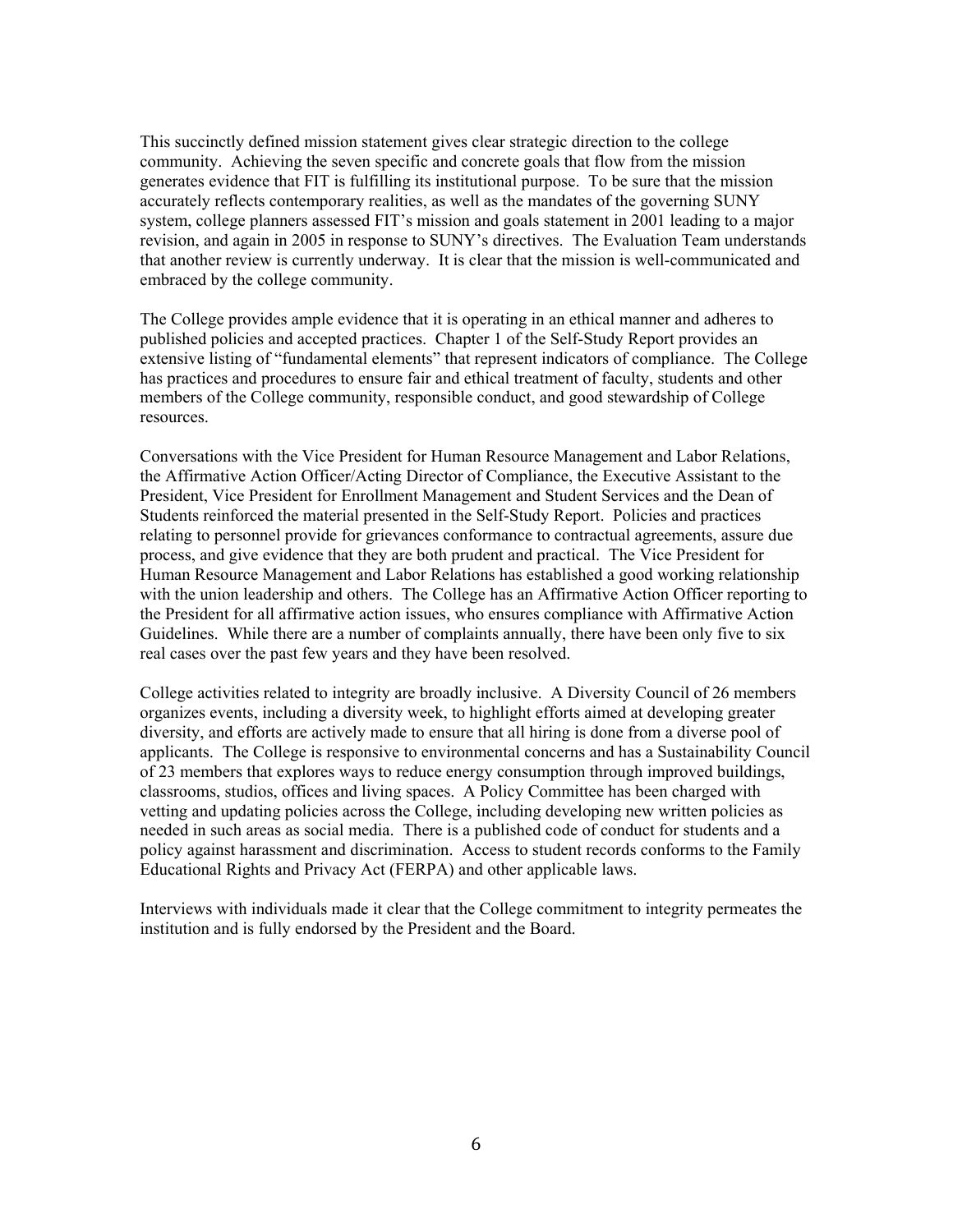# **Standards 2 and 3: Planning, Resource Allocation, Institutional Renewal and Institutional Resources**

*An institution conducts ongoing planning and resource allocation based on its mission and goals, develops objectives to achieve them, and utilizes the results of its assessment activities for institutional renewal. Implementation and subsequent evaluation of the success of the strategic plan and resource allocation support the development and change necessary to improve and to maintain institutional quality.* 

*The human, financial, technical, physical facilities and other resources necessary to achieve an institution's mission and goals are available and accessible. In the context of the institution's mission, the effective and efficient uses of the institution's resources are analyzed as part of ongoing outcomes assessment.* 

Based on the Self-Study Report, review of additional material while on site and meetings with College personnel and students, the Evaluation Team makes the following conclusion:

#### *The institution meets these standards.*

The Self-Study Report discusses the planning efforts at the College and notes the efforts made in 2004-2005 that were a starting point for its current strategic plan. *FIT at* 75, *Bringing the Future into Focus* is now the "central guidance system" for the College. Departmental committees were formed to identify activities, timetables and responsible persons to help ensure that the College moves forward towards it five main goals. The College provided updated reports on the status of the Strategic Plan which show its progress is generally on target with the metrics.

As evidence of the linkage between planning and budgets, the College cites the growth of 66 additional faculty lines consistent with its goal to strengthen the academic core. The capital budget has also supported significant improvements including a new residence hall, dining facility, bookstore, conference center, landscaping improvements and a major renovation of a former dining hall to create 14 state-of-the art classrooms and studios. Discussions with staff and review of the campus facilities indicate that significant attention is paid to maintenance. The College reports several major improvements to the capacity of its HVAC system with the replacement of equipment funded through a tripartite agreement with New York City's Department of City-wide Administrative Services, the New York Power Authority and the College. The College reports that it has identified much of the funding for a 97,000 square foot academic building "C2" but needs to work with the city to secure the remainder. The College reports it has about 1.2 million gross square feet of academic and office space. In addition, there are 600,000 square feet of residential facilities for a total of 1.8 million gross square feet.

The College reports an annual budget process which is intended to cover departmental operating requirements as well as mandatory needs, rehabilitation and renovation projects and new initiatives. The process includes a review of a four-year financial plan.

The Self-Study review of revenue sources includes several related activities. This "all-funds" approach is very helpful in that all the resources of the College are examined and should be noted as a "best practice." These are treated as component units of FIT income and are reported in their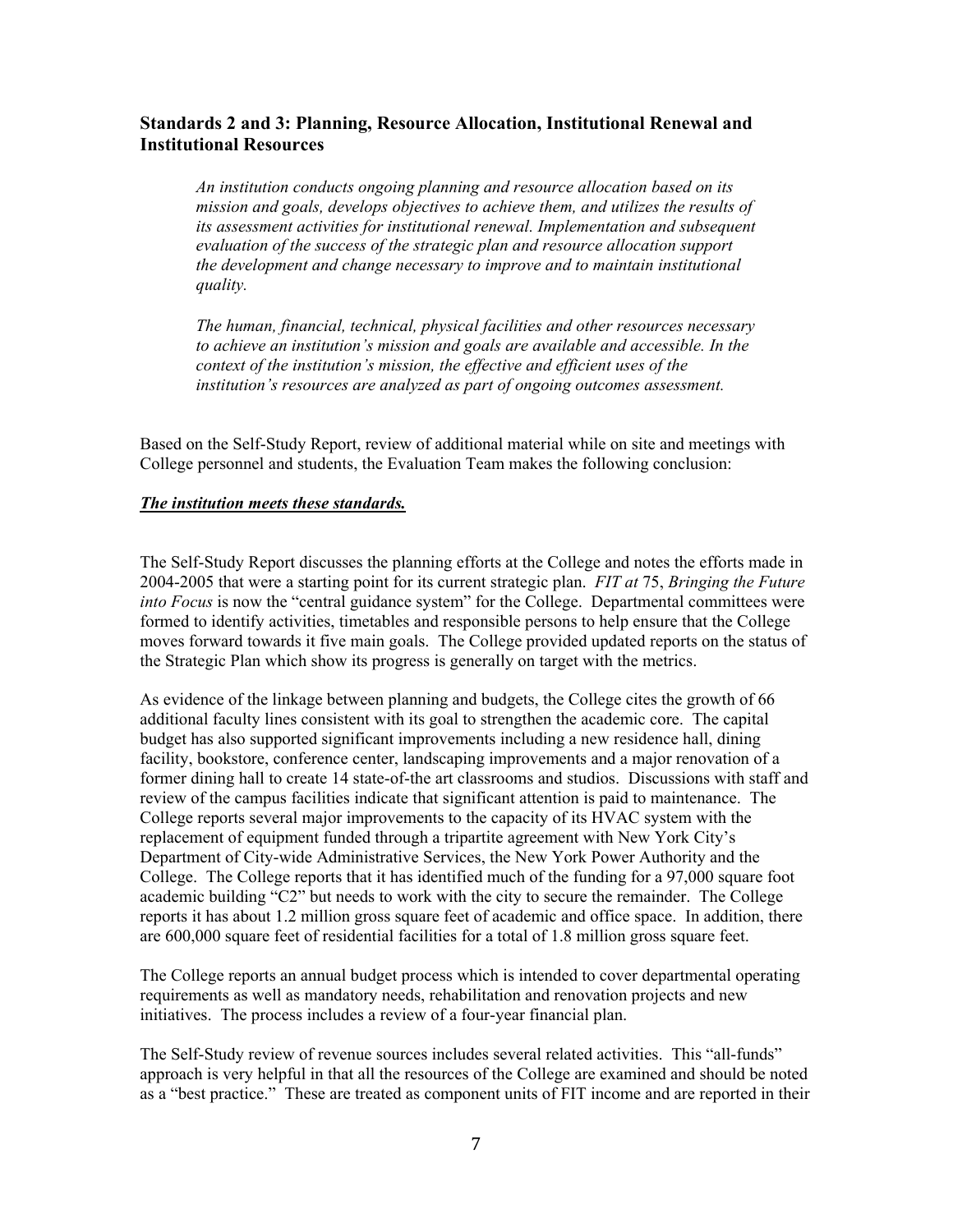audited financial statements in separate columns on the statements.

An active, independent Foundation serves as the fund raising arm of the College. FIT is in the initial stages of preparation of a ten-year \$200 million campaign. The funds will be used to support scholarships and facilities or infrastructure needs, among other goals. A relatively new Executive Director of the Foundation at FIT is actively engaged in fund raising efforts as the silent phase of the proposed capital campaign continues. The College reports that it is working on improved alumni relations and the coordination of alumni activities.

The Self-Study Report also briefly discusses related activities including two housing corporations. These were established some years ago and provide needed services to the College community.

The College reports that its 1995 Facilities Master Plan was updated and approved by the Trustees in 2005. In addition, FIT participated in a recent SUNY-wide review of facilities' condition and initiated a review of the use of its facilities. These efforts are a critical part of the planning and budgeting process. For example, the College reclaimed underutilized space to provide a state-of-the-art fitness center for students, thereby increasing space utility while helping to meet the goal of student-centeredness.

The Self-Study Report provides an analysis of the resources available to support programs and enable FIT to fulfill its mission. The College outlined the range of resources – financial, human, facilities, and technical –in terms of what was now available, improvements made, and areas of need.

As with most publicly supported institutions, FIT has seen a decline in state funding. However, New York City and student revenues have increased. In addition, the College has strengthened its Development and Alumni Relations division to assist in resource development and has also created an office of Government Relations to help secure additional funding for capital projects. Further, the College enrollment management plan is to not only maintain current enrollment, but to attract students from other parts of the state and elsewhere.

To help ensure that sufficient human resources are available, the College reports it has taken several steps, including a review of its compensation program, continued examination of potential use of outsourcing of certain functions and a review of all requests to fill vacant positions.

The financial position of FIT is strong at this time. The audits of financial statements for the last several years show increases to net assets. The unrestricted net assets as of June 30, 2011, were \$24.5 million. The College 2012 Budget and Financial Plan Briefing proposes increases in new positions in FY2012 to FY2015. The Briefing notes that the College intends to fill 19 faculty vacancies and, in addition, plans to add about 20 positions to improve student advisement services.

In an updated draft of the FY 2013 budget plan, the College proposes to utilize unrestricted net assets to balance the budget. It can be noted that some of the planned expenditures represent onetime outlays, such as for minor physical renovations. As such, the College would limit its future access to one-time resources to meet on-going expenses. The College is urged to consider what an appropriate level of unrestricted net assets should be as it plans to draw down on those resources so as to ensure a sufficient "rainy day" fund, on the one hand, and the prudent use of one-time money to fund its strategic initiatives, on the other.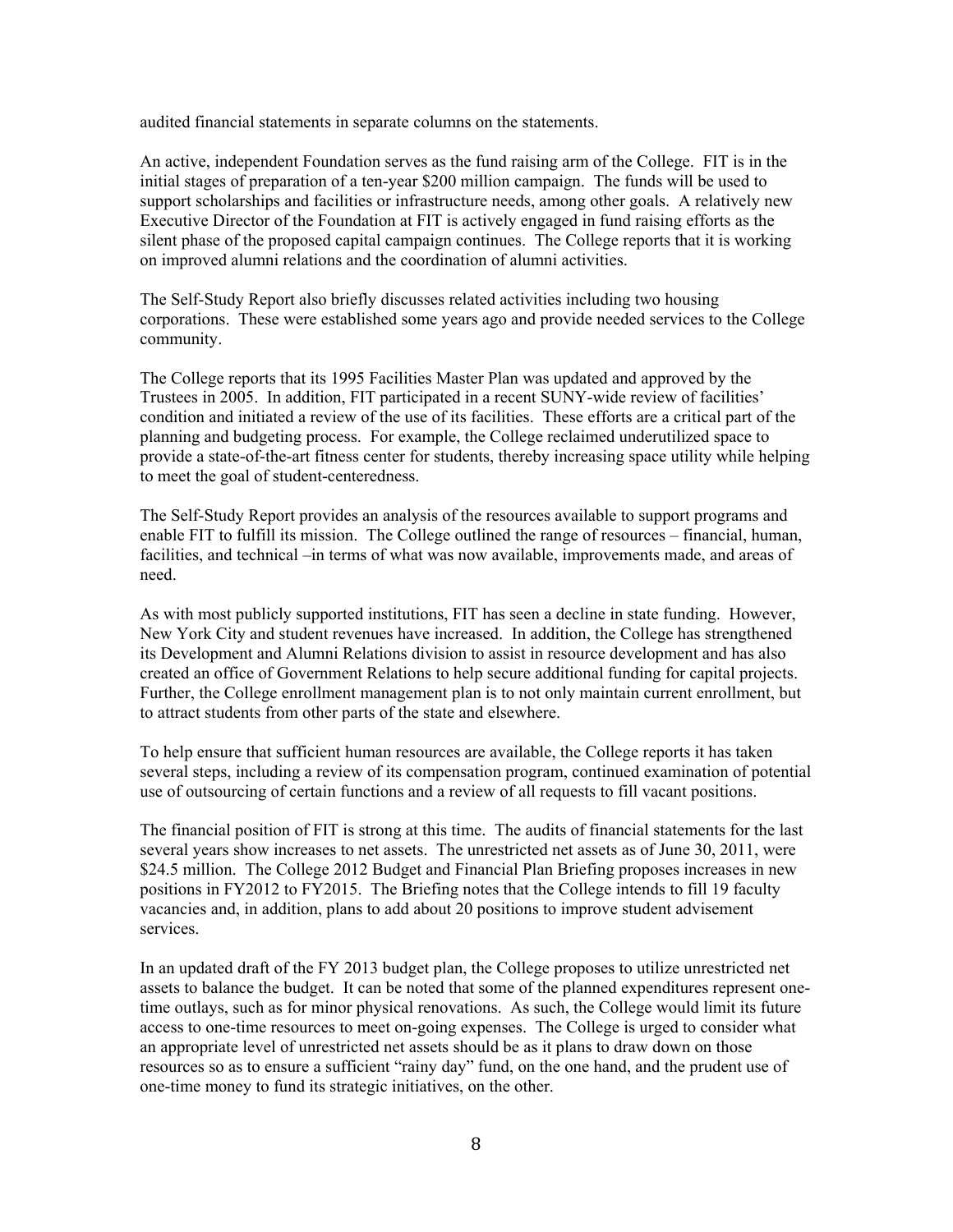Another item for consideration in financial planning is the impact that GASB 45 (Recording of Post-Retirement Liabilities) will have on financial statements. FIT is the employer of record and has recorded the liabilities for GASB 45 in its audited financial statements. The impact of recording the post retirement liabilities will be to reduce the unrestricted net assets although, like depreciation, it is a non-cash transaction.

#### *Recommendation*

**FIT should review its budget projections with the goal of establishing and reaching an appropriate level for the net unrestricted assets, addressing one-time needs, strategic initiatives and the impact of GASB 45 (Recording of Post-Retirement Liabilities) on its financial statements.** 

#### *Suggestion*

**As noted in its Self-Study Report, the College should continue to pursue the development of diverse revenue streams and actively engage in capital campaign planning.**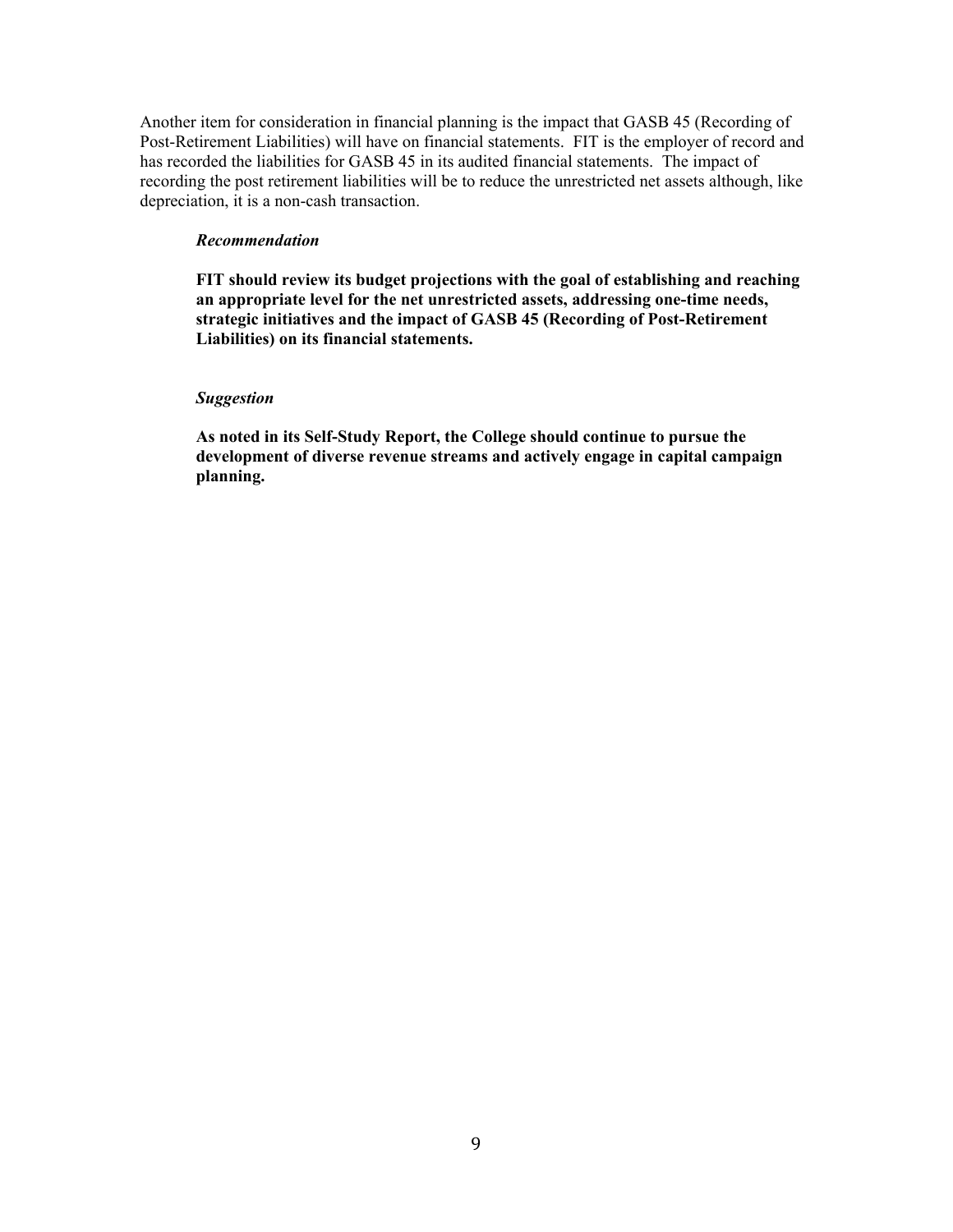### **Standards 4 and 5: Leadership, Governance and Administration**

*The institution's system of governance clearly defines the roles of institutional constituencies in policy development and decision-making. The governance structure includes an active governing body with sufficient autonomy to assure institutional integrity and to fulfill its responsibilities of policy and resource development, consistent with the mission of the institution.* 

*The institution's administrative structure and services facilitate learning and research/scholarship, foster quality improvement, and support the institution's organization and governance.* 

Based on the Self-Study Report, Faculty Handbook, organization bylaws and related interviews, the Evaluation Team makes the following conclusion:

#### *The institution meets these standards.*

Given its origins and complicated funding support, it is not surprising that the oversight for FIT is complex. The institution is directly governed by a Board of Trustees appointed by the city and state and, as FIT is part of the State University of New York (SUNY), it is also overseen by the SUNY Board of Trustees. Both boards have written, defined terms, responsibilities and processes. The FIT Board has recently increased its membership from ten to sixteen, allowing for expansion of its committee structure and enhanced support for the institution. The by-laws provided to the Evaluation Team were dated 1997and did not reflect the new member composition and committees; however, they were to be presented to the Board for ratification at its May 2012 meeting.

#### *Suggestion*

## **The FIT Board of Trustees should complete and adopt revisions to its bylaws to reflect current practice and operations.** *(The College has since reported that this occurred on May 2, 2012.)*

The current president of FIT I a very qualified and effective administrator who has assembled a strong leadership team. She has the enthusiastic support of the FIT Board and is commended for her long-term and productive leadership of the institution. However, there has been no regular, ongoing review of the president by the Board It was explained that there is an assessment of the President conducted by an ad-hoc committee of the Board every five years. The last review included a self-assessment and interviews with representatives from internal and external constituencies.

#### *Suggestion*

**Given its oversight role and specific responsibility, the FIT Board should develop and carry out regular and systematic reviews of the president. The College should implement its expressed plan to place the responsibility for this assessment under the aegis of the trusteeship committee, and to institutionalize the timetable, evaluation process and areas to be explored.**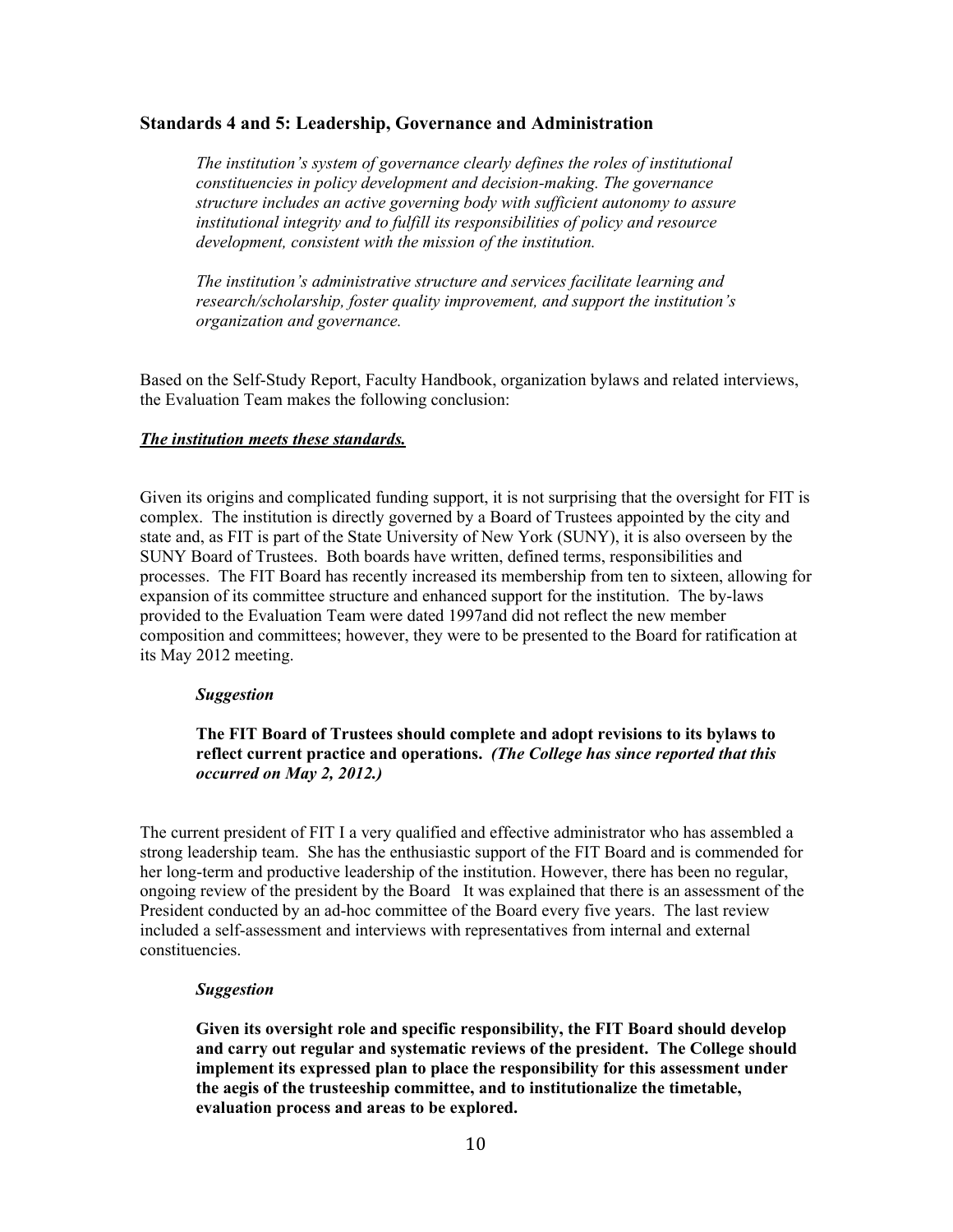*For the record, the Evaluation Team notes the letter included in the Self-Study Report from the SUNY Office of the General Counsel. The letter identifies Trustee H. Carl McCall, chair of the SUNY Board, as the spouse of the FIT president, and further stipulates that, in relation to matters pertaining to FIT, the chairman recuses himself in order to avoid potential conflict of interest.* 

The institution has an internal administrative/governance structure with a faculty senate coexisting alongside a faculty/staff union, the United College Employees (UCE) . The Faculty Senate has bylaws that define the means with which faculty participate in various aspects of shared governance, selection or review of faculty and the promotion and tenure process. These were most recently updated as of January 31, 2012. The Faculty Senate procedural reviews and processes appear to sometimes be complemented or superseded by those stipulated in the UCE contract. However, from all evidence gathered during the onsite visit, it was evident that the leaders of the two organizations have a good working relationship and respect each other's authority and purview.

The advance materials provided to the Evaluation Team included a Faculty Handbook for a "Faculty Association of the Fashion Institute of Technology" dating from 1995. However, the document room contained a revised edition referring to the current "Faculty Senate" and dated April 4, 2011, that has not yet been adopted.

### *Suggestion*

## **The Faculty Senate should move to immediately and formally adopt its revised Faculty Handbook.**

The FIT faculty/staff union is part of a larger NYC- and NYS-wide labor council, further adding institutional complexity and constraint. The current union contract with FIT has expired and negotiations on a new contract cannot occur until approval of the financial pattern is received from NYC, the FIT local sponsor.

The organizational charts provided to the Evaluation Team reveal vacancies in a number of key administrative positions. However, from conversations during the visit, at least some of these vacancies are rationalized by the intent to reassess the administrative structure. In other cases the charts simply need to be updated. The open positions include:

Dean, School of Continuing Education and Professional Studies Manager of Business Development, School of Continuing and Professional Studies Director of Institutional Research *(search is reported to be currently underway)*  Director of Major Gifts *(position is planned to be filled in AY2012-13)*  Contracts Coordinator, Information Technology Special Assistant to Vice President of Human Resources *(since reported to have been filled)* 

#### *Suggestion*

**An early resolution of these vacancies is recommended to ensure that key functions such as curriculum development, institutional research, and resources management are addressed and whose absence could slow the progress of the College.**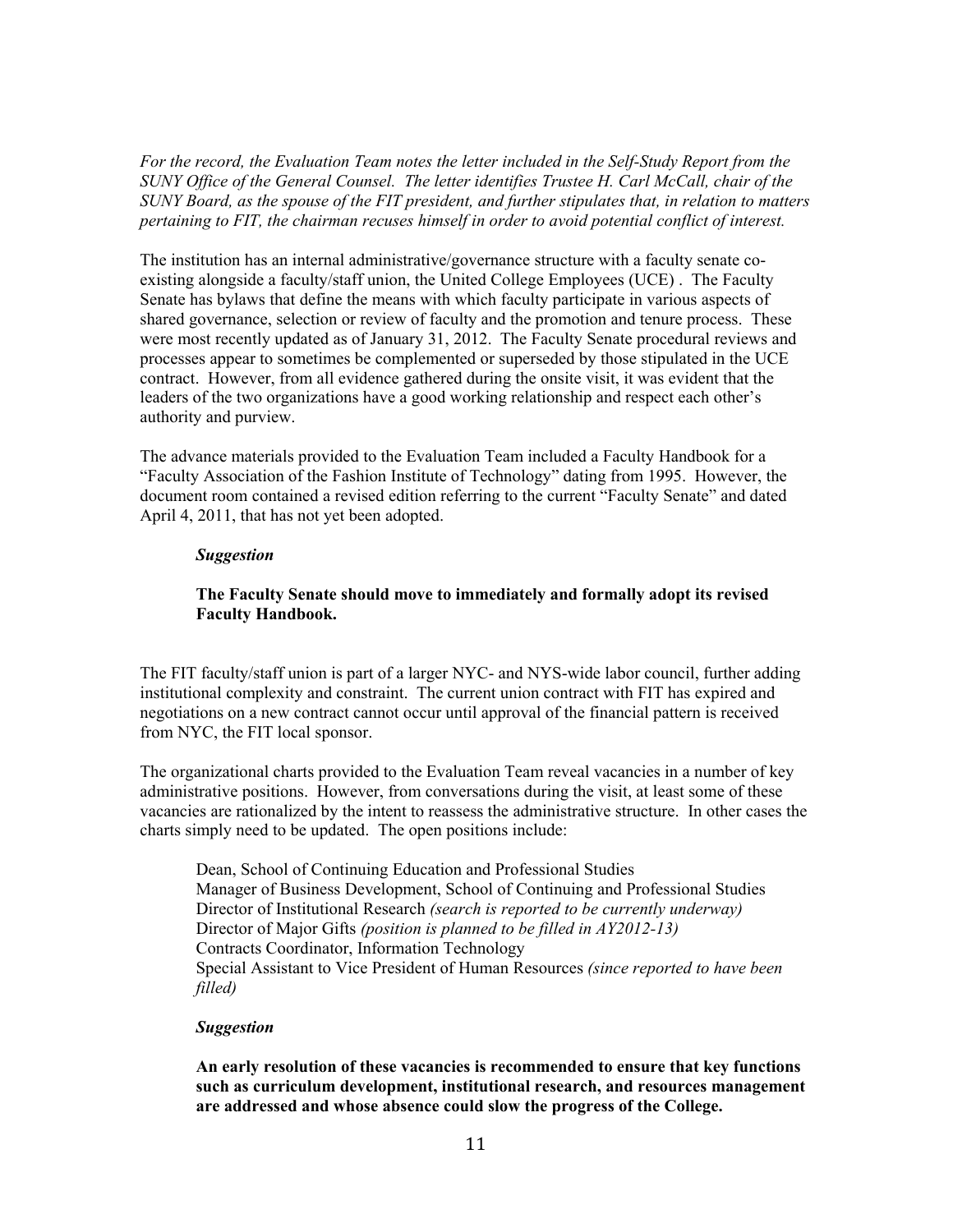## **Standards 8 and 9: Student Admissions, Retention and Support Services**

*The institution seeks to admit students whose interests, goals, and abilities are congruent with its mission and seeks to retain them through the pursuit of the students' educational goals.* 

*The institution provides student support services reasonably necessary to enable each student to achieve the institution's goals for students.* 

Based on a review of the Self-Study, other institutional documents, and interviews with students, faculty, staff, and others, the Evaluation Team makes the following conclusion:

## *The institution meets these standards.*

The Fashion Institute of Technology has a very diverse student body with as much as 48 percent being persons of color or of international origin.

The College reports several laudable indicators of successful student retention:

A first year retention rate of on the order of 85 percent for incoming full-time AAS students.

A graduation rate of 63 percent for AAS students entering in 2004, up from 56 percent in 2002.

Graduation and retention of bachelor's degree students that closely mirror those of the associate's degree students and compare favorably with public 4-year institutions in the region.

FIT's AAS students receive priority for the bachelor's degree programs, though they must reapply for admission to the bachelor's program.

Middle States Standard 8 stipulates that there should be "admissions policies and criteria available to assist the prospective student in making informed decisions" and to "provide support that reflects the institution of the mission." To support this goal the college restructured the Division of Student Affairs into the Division of Enrollment Management and Student Success, incorporating Institutional Research as a constituent function. This reorganization was driven by the intention to focus on data-driven strategic recruitment coupled with enhanced student support services. The approach has been in place for just a few years, and the results of relationship building among high school guidance counselors and others will take some time to bear fruit, but initial reactions seem to be positive.

Middle States Standard 8 suggests that institutions provide "accurate and comprehensive information about programs." To support this goal, the college has extended its first year orientation program to include a semester-long series of targeted events designed to assist students in their transition and to develop skills for success at the college and in later life. The Office of Admissions has made excellent progress assisting applicants to understand policies, program requirements and other important information through its Undergraduate Catalog, which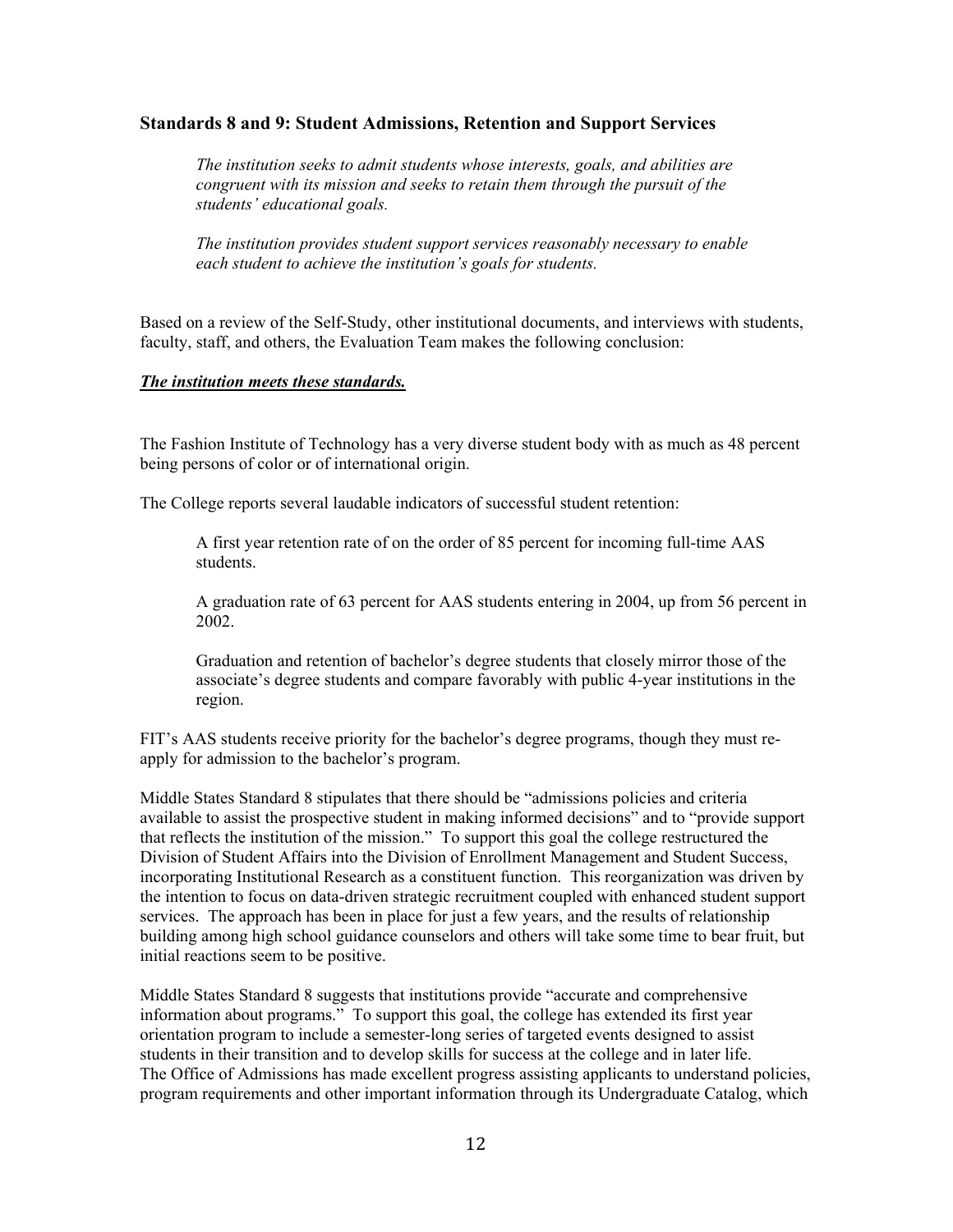is printed every two years and is posted on its website. The institution also posts policies in the Student Handbook. FIT has developed approaches to insure that tuition and fees are well known and updated with imaginative watermarking to keep the current version recognizable. Administrators and staff meet regularly with appropriate constituents and stakeholders to keep all informed and to seek necessary input.

The College has a rigorous portfolio-based application process. There is a fairly large percentage of non-completers, but several steps have been taken to encourage more applicants to complete the process. Among them, the admissions office has implemented *Ask Fit,* a 24/7 online tool to provide answers to very frequently asked questions. Since rolling out the program in December 2011, over 8,000 questions have been posed to the system. These efforts to increase completion of admissions applications have borne fruit at the undergraduate level, with the increase in completers at 14 percent. The yield on these completed applications is 68 percent for undergraduate prospects and 75 percent for graduate applicants; both very high rates for yield.

The graduate and undergraduate admissions offices use separate systems to process applications. Admission to the School of Graduate Studies is handled though a system called, CollegeNet, while undergraduate prospects apply through the SUNY application system.

#### *Suggestion*

### **It may be beneficial for FIT to explore with SUNY the feasibility of utilizing a single system for receipt of and processing of graduate and undergraduate admissions applications which could yield operational efficiencies.**

Refocusing the efforts of the Office of Admissions on strategic recruitment as opposed to solely application processing is a positive approach to maintain the position FIT has in the admissions marketplace, especially as the pool of potential college-going high school students in the New York area shrinks. The College has also embarked on revamping its messaging to bring consistent branding to all communications and advertising, with a goal of increasing the number of quality applicants who understand the programs that FIT has to offer.

The College has evaluated its program delivery to adults in the New York City area and revised its approaches in recruitment and admissions to capture a larger share of this market.

The College provides appropriate extra and co-curricular services to support students through the office of the Assistant Vice President/Dean of Students. The Dean of Students chairs the CARE team, as is the case in most institutions, and oversees the Campus Code of Conduct. The College splits the adjudication of violations into behavioral and academic. The Office of Academic Affairs handles academic integrity violations while the Dean of Students handles behavioral violations. The Campus Code of Conduct is now available online and contains the appropriate appeals processes. The institution takes care to protect records and to insure appropriate adherence to FERPA and discipline-based codes of ethics, such as the National Association of Social Workers, the American Psychological Association, and the Federal regulation 42 CFR.

Students expressed some frustration with not knowing how to access help with their concerns. A visit to the Campus Code of Conduct website does not offer an obvious way to access such assistance. The parent website, Campus Life, is a fairly standard description of services and policies; however, a clear and easy way for students to find information on how and from whom to obtain assistance with their problems or concerns is still elusive. A related issue is the quality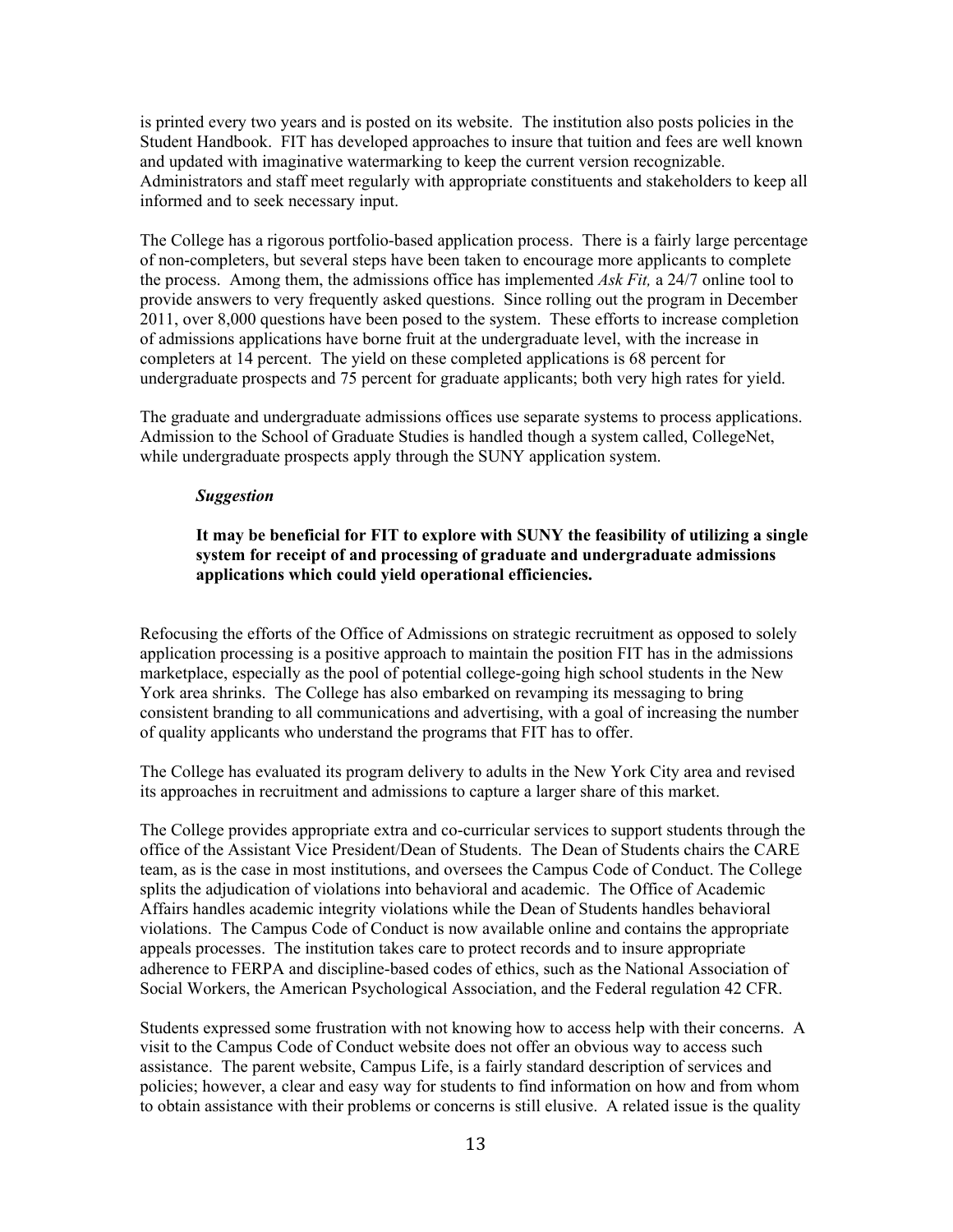of customer service students experience when they do find their way to offices seeking help with their problems.

#### *Suggestion*

## **FIT should examine how students are expected to access assistance with grievances, complaints and concerns. One approach might be to extend the functionality of**  *AskFIT***, the software tool used by the Office of Admissions to assist prospective students with finding answers. This approach could provide an avenue for students without unduly taxing staff resources.**

The college has begun a series of programming efforts designed to meet the social needs of its student body. The introduction of *FIT@Night* on Wednesday evenings is a wonderful effort to provide programming to meet student interests and build a sense of pride and involvement with the College. The Office of Student Life has worked with dining services to utilize dining space for student events such as *FIT@Night,* and the investment seems to be paying off. Student demand will dictate whether or not it is extended, but the fact that over 500 students attend movie nights in the dining hall indicates a high level of student interest. It may be difficult to program in competition with all that happens in Manhattan, but such programming gives students a chance to network and bond as a student body and to see the campus as their own. This approach to creative student life is commendable.

The campus is severely limited in terms of space availability, which is particularly true for student activities and recreation. The college has been innovative in exploiting under-utilized or outdated facilities to address this need, such as the transformation of locker rooms into a modern fitness center.

The institution has undertaken a re-structuring of the student affairs area into one which will focus on the whole student. The evolution of the "Behavioral Assessment Team" into the "FIT Care Team" provides a more comprehensive and effective support for and analysis of the problems of students in distress. The Evaluation Team sees this as a best practice.

Student involvement in developing a student handbook is a fairly usual scenario. However, the approach taken by FIT to actually have a student organization develop and produce the student handbook is fairly unique and is commendable for the opportunity it gives to students to practice their creative and design skills.

The inclusion of FIT on The President's Higher Education Community Service Honor Roll for 2011 and 2012 is highly commendable and speaks to the dedication and commitment of the students attending FIT.

Student satisfaction survey results, as noted in the Self-Study Report, could be better known across the institution, and the commitment to student satisfaction should be a priority for both "non-classroom" and teaching staff. Student satisfaction and sense of respect will contribute to the level of student loyalty and commitment to the institution long after graduation.

Satisfaction is high in many areas, but a group that has expressed significant dissatisfaction is international students. The fact that the institution is aware of this is an important first step along with the planned comprehensive service program which should be implemented as quickly as possible. One of the other areas with low ratings is academic advising, also cited in the 2002 Middle States Report. The continuing low student ratings of the academic and professional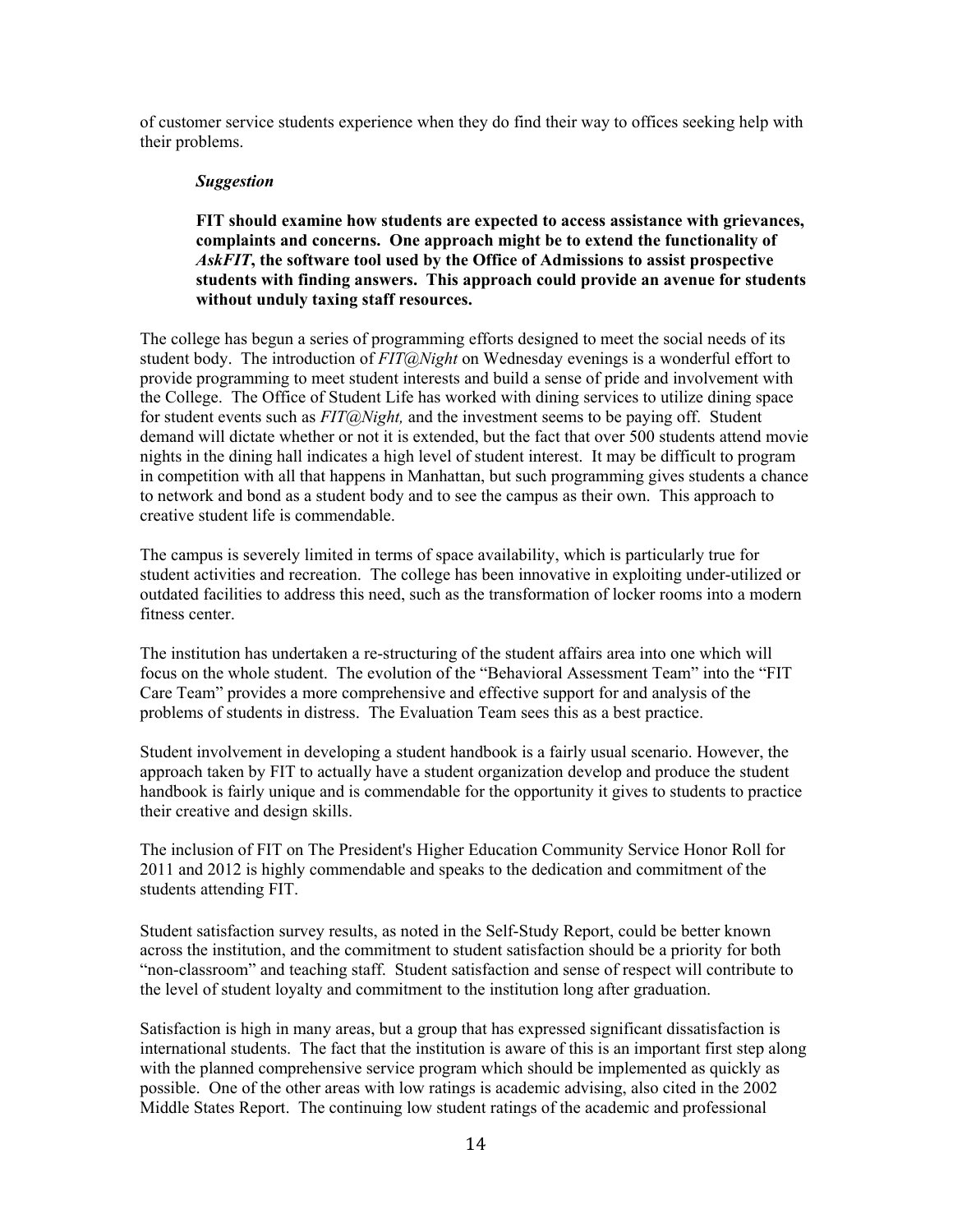advisement processes are something that the Evaluation Team, like the College itself, is concerned about and understands will be addressed through the establishment of a centralized Student Advisement Center.

### *Recommendation*

**The College should develop appropriate metrics, process, and schedule for evaluating the effectiveness of the planned Student Advisement Center.**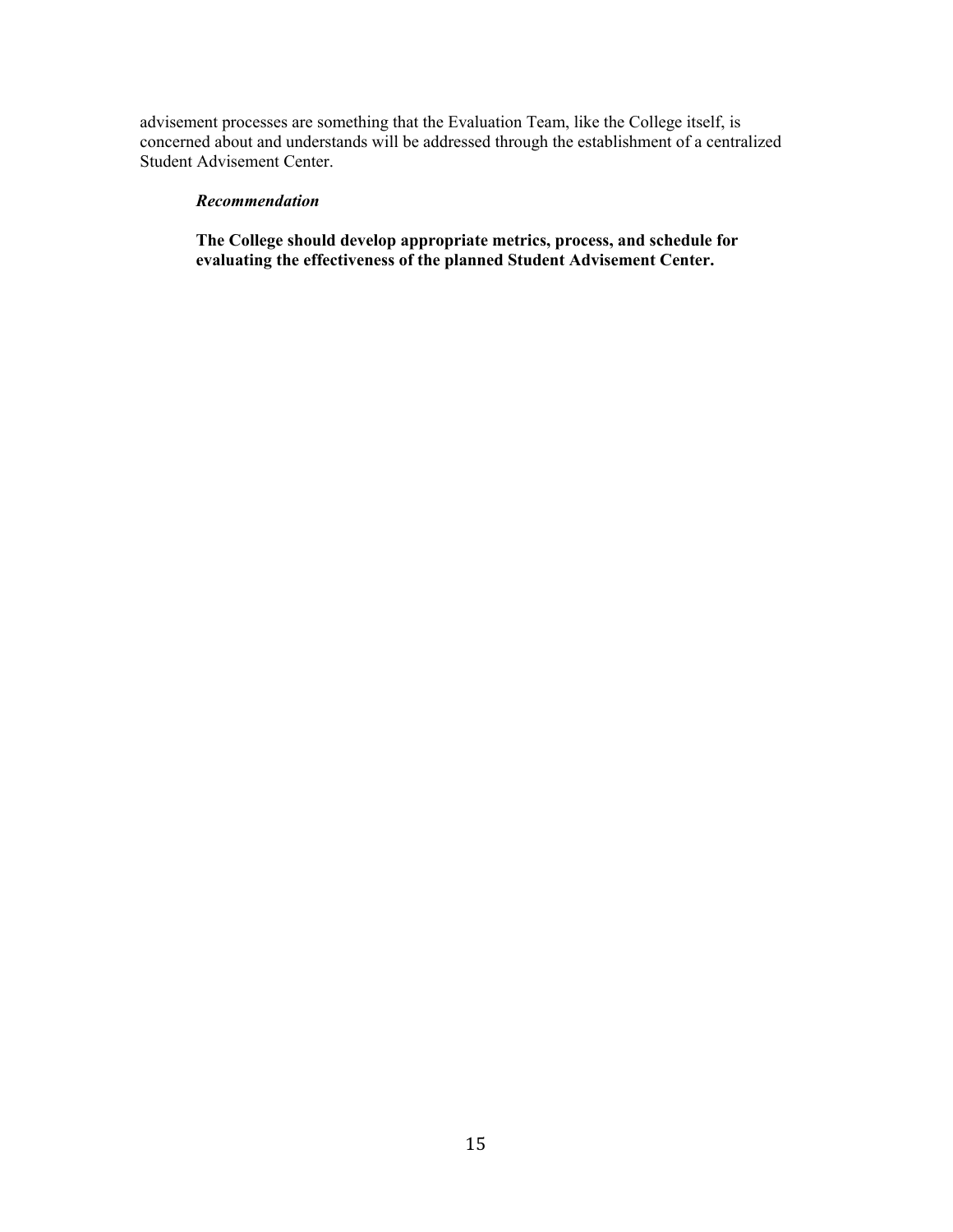# **Standard 10: Faculty**

*The institution's instructional, research, and service programs are devised, developed, monitored, and supported by qualified professionals.* 

Based on the Self-Study Report and selected documents, publications and interviews the Evaluation Team makes the following conclusion:

### *The institution meets this standard.*

Most of FIT's faculty come directly from industry. The question of preparedness for teaching is critical. Orientation programs are in place for new faculty and prior to tenure, faculty are evaluated every term. New faculty in a number of departments are given mentors so that that they can be supported through their initial learning phases. The Center for Excellence in Teaching (CET) offers learning programs, seminars, and teaching sessions in may areas including technology, syllabus development and teaching styles. Teaching faculty also frequently move into administrative roles, and the provision of training and preparedness for this migration is less clear.

Adjunct faculty constitute on the order of three-quarters of the total faculty. While it is reported that these faculty members are well oriented, included in the functions within the college and a critical component of the education, the Self-Study Report notes that adjuncts are often hired at the last moment before the start of a semester. The College does provide great incentive for adjunct faculty to participate in College activities and grants a Certificate of Continuous Employment to worthy candidates which guarantees a consistent teaching opportunity over time.

#### *Suggestions*

# **Criteria for appointment, supervision and review of teaching effectiveness for parttime, adjunct and other faculty should be carefully examined and monitored.**

Recruitment of faculty is a concern and steps are being taken to ensure diversity and range. As an aid in this direction, standards for faculty hiring have been established and the *Faculty of the Future* initiative has created a description of the skills and traits required of each new hire. According to the Self-Study Report, "Improvements could be made under the fundamental element of: criteria for appointment, supervision and review of teaching effectiveness for parttime, adjunct and other faculty consistent with those for full time faculty."

The Evaluation Team also notes that the data show FIT to have a relatively senior faculty with long service to the institution. More than 40% of FIT's full-time faculty and almost 45% of CCE's have been with the College for more than 20 years. Less than 3% of the CCE's have from 0-4 years of service and just over 11% of the full-time faculty are in that same category.

#### *Suggestion*

**Given the extended service of many of its faculty, the College needs to give particular attention through opportunity for professional development and other means to ensuring ongoing currency in FIT's dynamic industry.**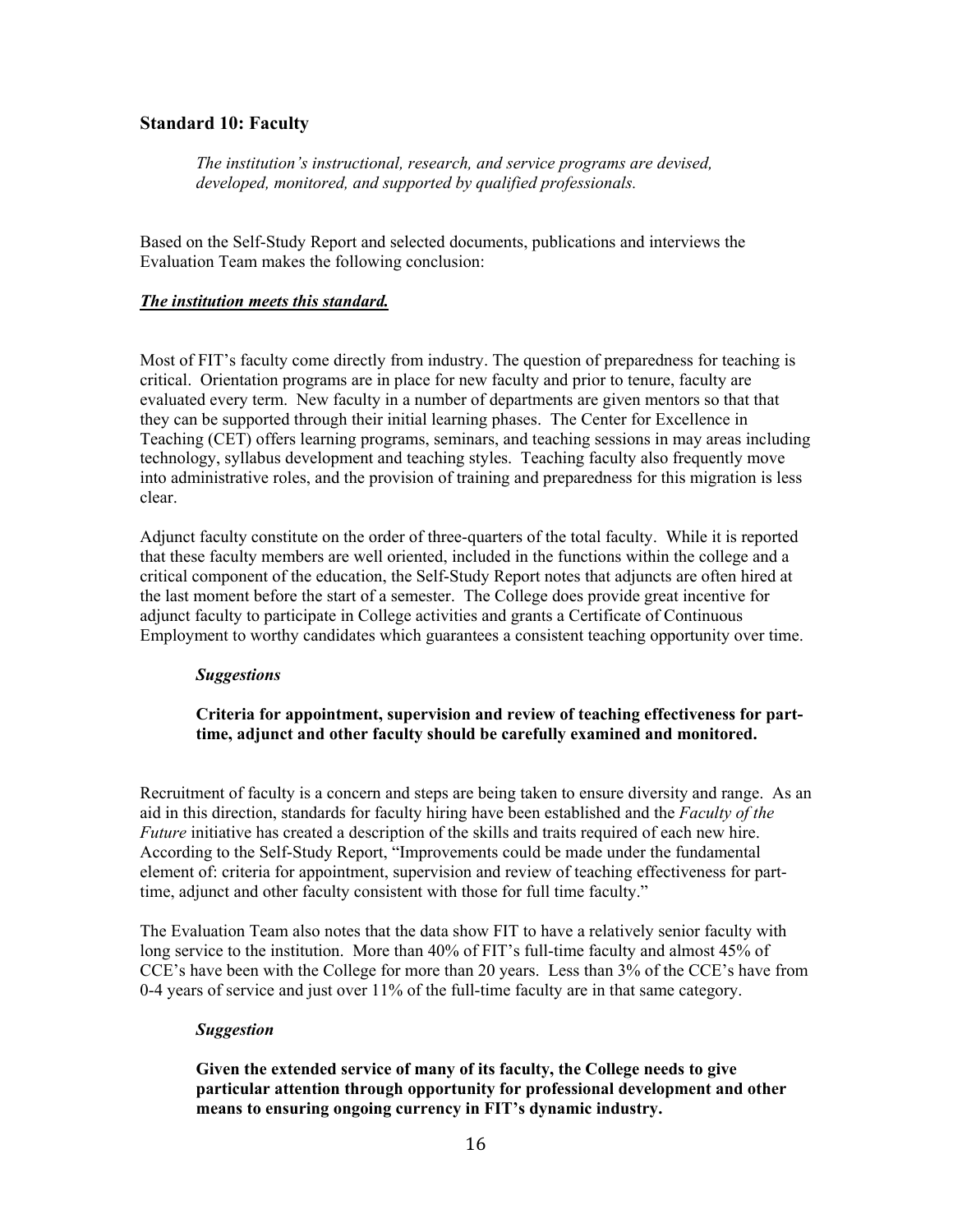Attention is being given to new graduate programs that have come about somewhat organically, and standards for faculty engaged in graduate teaching or hired for the programs have not been established. Questions related to the expected level of research and the educational credentials required of faculty in the graduate program remain to be determined, but must conform to state commissioner's regulations. A strategic plan for the emerging graduate programming will be developed upon the arrival of the new Dean of Graduate Studies and it is envisioned as having a strong linkage to the *Creative Hub* mentioned prominently in the Colleges strategic goals.

FIT is seeking additional support for faculty in the development of their areas of research. A clear definition of what constitutes research is not yet developed and this is crucial as a focus as the Graduate Programs continue to grow. The Evaluation Team has been assured that this will be undertaken when the new dean arrives.

#### *Recommendation*

## **The hiring policies, credentials and service expectations in terms of teaching, research and other responsibilities of graduate faculty need to be articulated.**

Tension exists when it comes to the issue of class size as NASAD accreditation recommendations include a suggestion for smaller course sections in the studio courses. Students and faculty cite classroom size as a further limitation in terms of section size. Visits to the studio spaces reveal that students are working in cramped environments and instructors are sometimes using two studios at once in order to accommodate the number of students they are teaching and trying to divide their time between them.

#### *Suggestion*

**The issue of class size should be considered based on NASAD accreditation recommendations and observations of overcrowded studio spaces.**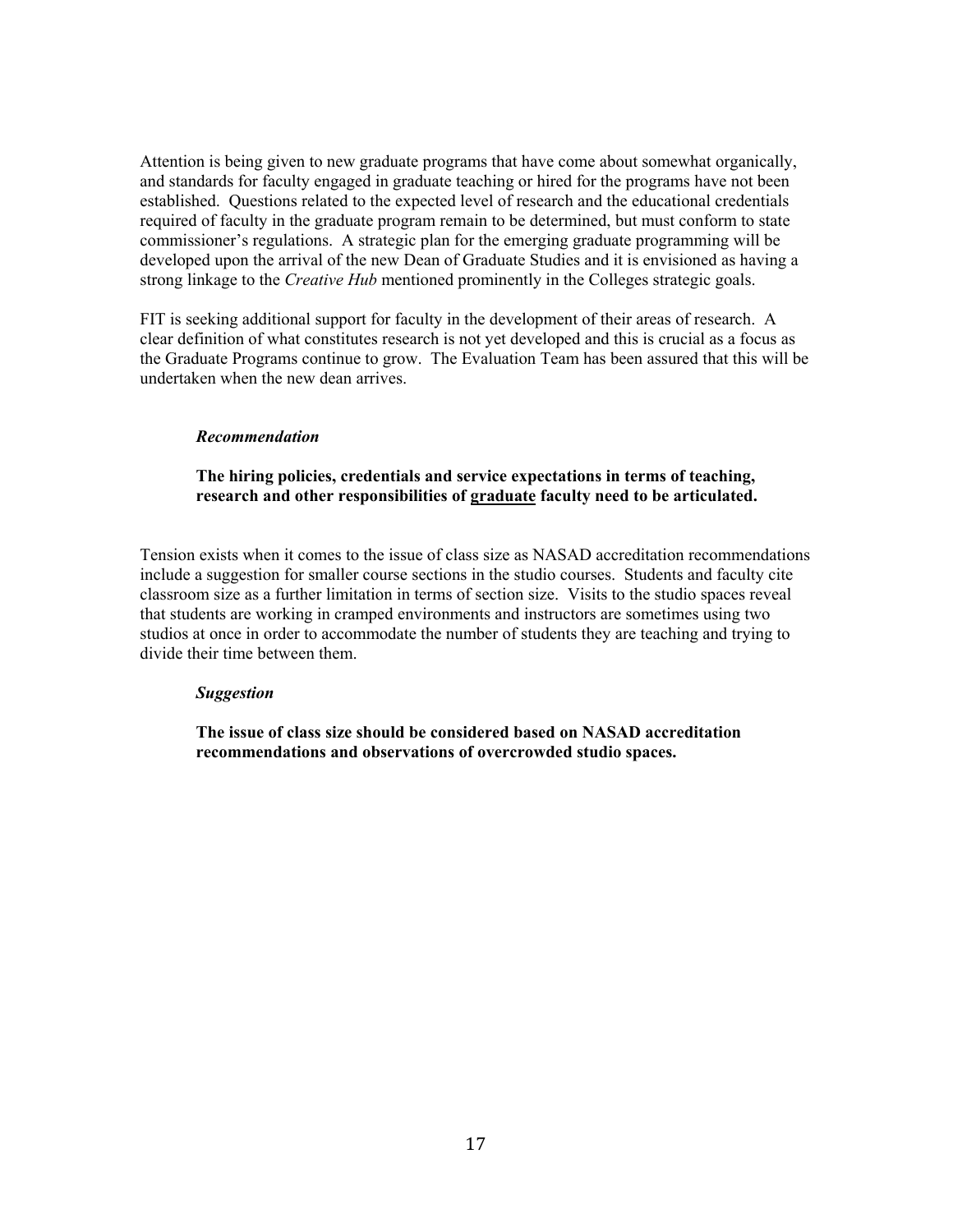# **Standard 11: Educational Offerings**

*The institution's educational offerings display academic content, rigor, and coherence appropriate to its higher education mission. The institution identifies student learning goals and objectives, including knowledge and skills, for its educational offerings.* 

Based on the Self-Study Report and selected documents, publications and interviews the Evaluation Team makes the following conclusion:

## *The institution meets this standard.*

The Fashion Institute of Technology delivers educational offerings that are consistent with its mission. Each course has a course coordinator and programs receive ongoing input from advisory boards from business and industry. They are consistent with the fast-paced, everchanging nature and technologies of fashion design and related professions.

Information literacy, technological competency and proficiency in skills related to general education is a clear goal for the institution. Assessments in these areas are being put into place and the faculty has noticed student progress in this area.

Many ideas for the future were cited by the faculty and administration including interdisciplinary work and collaborative efforts among programs and carving out space in the curriculum for more elective courses. Students have little opportunity to take electives outside of their requirements for their major. The College recognizes that students need choices yet the extremely tight curriculum can be prohibitive.

Sixteen minors were established in 2010, which help to support the mission to develop the core curriculum. The notion of a foundation program will be addressed so that students will not necessarily have to elect their area of focus at the time they enter the College. Additionally, the possibility of a Liberal Arts major as an aid to undecided students is being discussed.

Discussions have begun regarding the need for creative competencies versus technical competencies. FIT's curriculum is grounded on the needs of the professions it serves. The programs appear to be suitable in structure and content, and the faculty are generally recruited appropriately to teach the professional courses, although until recently it appears that there were few hired from outside the FIT community. As a broader curriculum is put into place in certain majors, an analysis of the needs set forth by industry will need to take place.

The Evaluation Team noted that applicants interested in transferring credits from another institution have a smooth pathway if they are from another SUNY school. On the other hand, students have reported many inconsistencies in transfer credit evaluation for colleges and universities outside of the SUNY system. Liberal Arts courses are reviewed by the Registrar's office, and courses in the major are reviewed departmentally. According to students, this potentially leads to time delays and inconsistencies.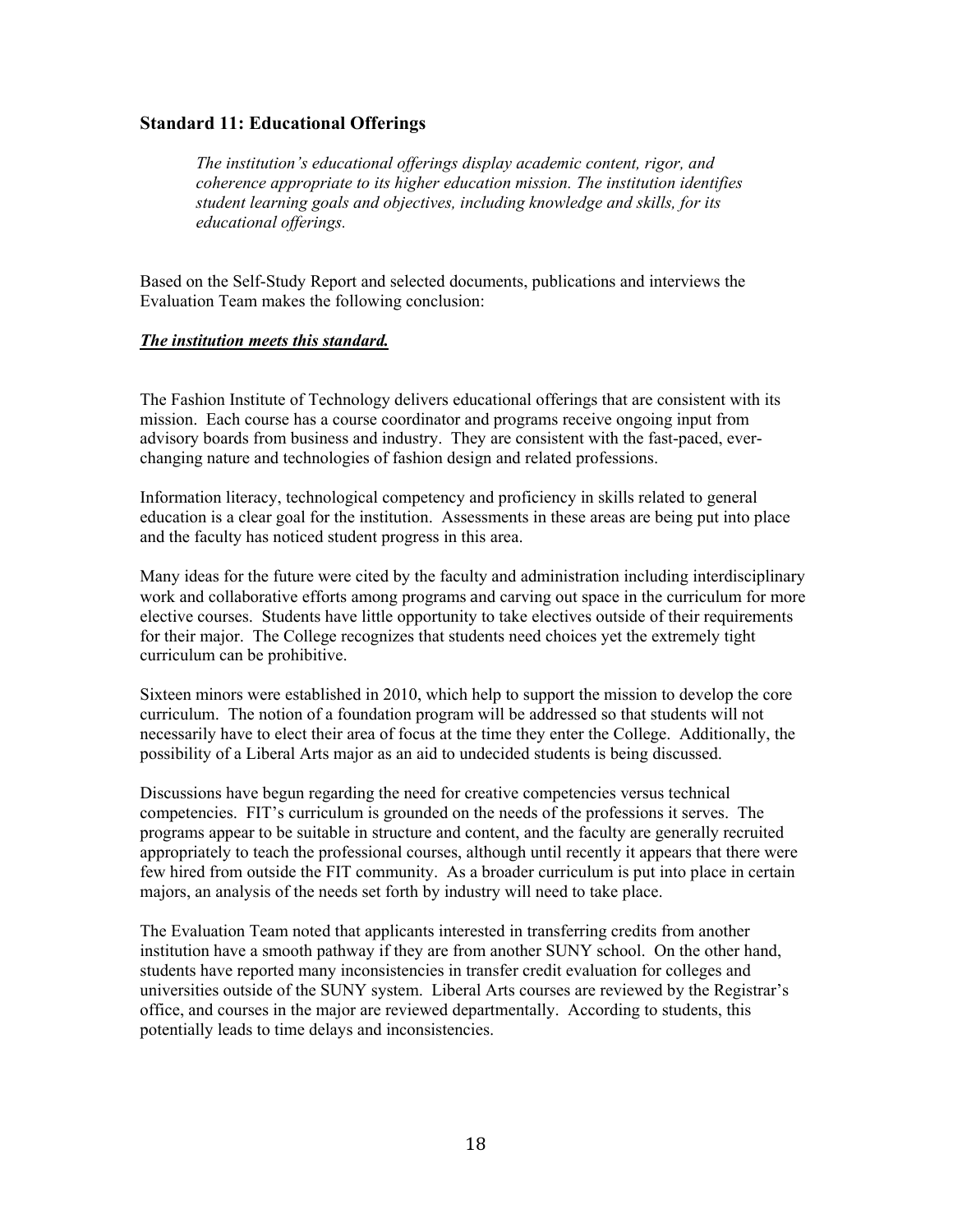#### *Suggestion*

## **Attention needs to be given to creating an efficient process for timely credit transfer and development of consistent criteria for cross-program articulation.**

As noted earlier in this report under the standard for faculty, in order for graduate programs to be successful, they will require a different set of academic and support structures than do the undergraduate programs and will need an organizational coherence that will connect them into a graduate school. The concept of the *Creative Hub* will be integral to the development of a vibrant research intensive graduate studies program, but the details of that linkage, including structure and funding support mechanisms are still not in place.

#### *Recommendation*

**A strategic plan for the School of Graduate Studies should be developed along with a clear definition of what constitutes an appropriate research agenda for the institution.**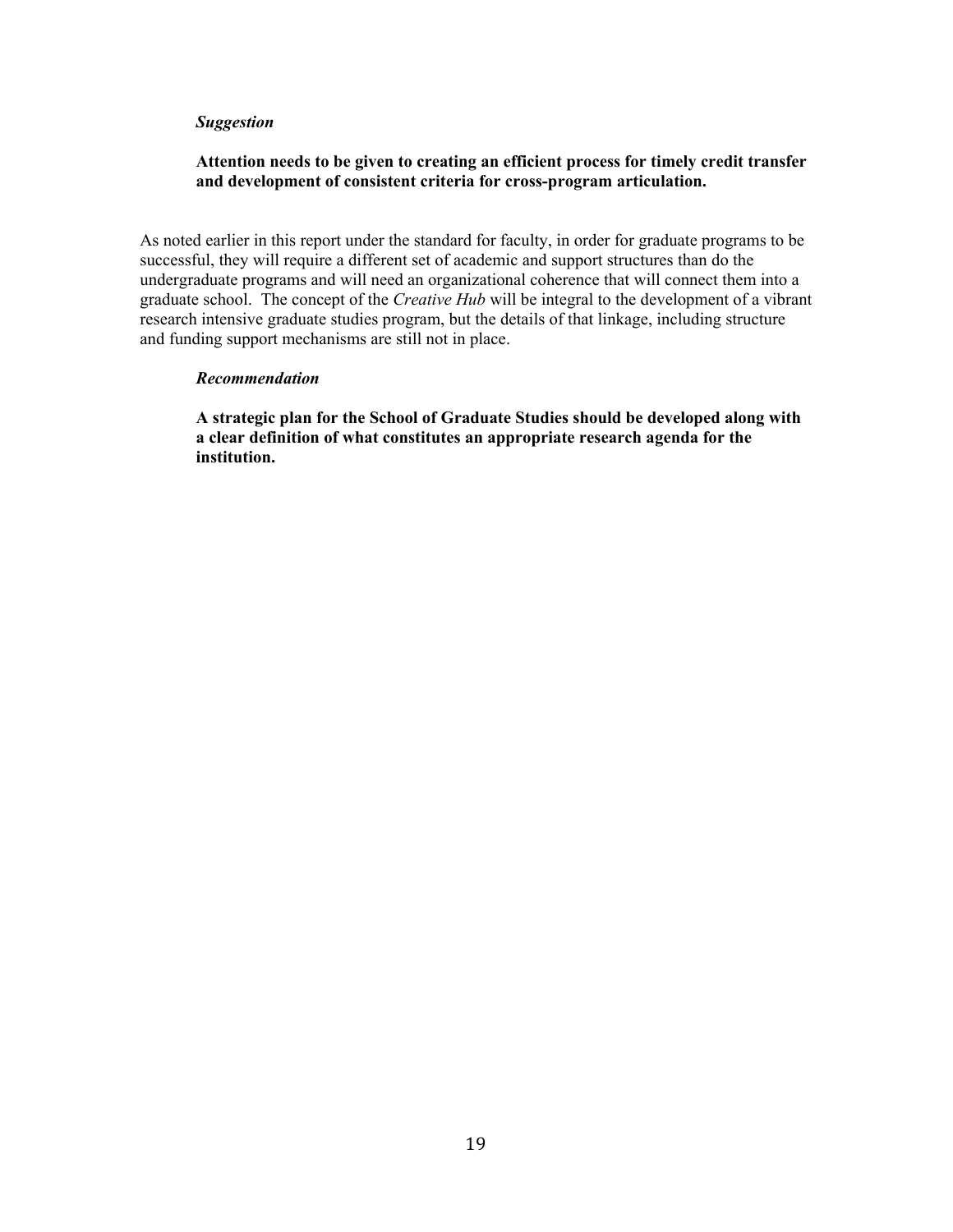# **Standards 12 and 13: General Education and Related Educational Activities**

*The institution's curricula are designed so that students acquire and demonstrate college-level proficiency in general education and essential skills, including at least oral and written communication, scientific and quantitative reasoning, critical analysis and reasoning, and technological competency.* 

*The institution's programs or activities that are characterized by particular content, focus, location, mode of delivery, or sponsorship meet appropriate standards.* 

Based on the materials provided in the Self-Study packet and a review of the information presented on the FIT website, including *"FIT at 75"* and the *"Vision"* pamphlet, the Evaluation Team makes the following conclusion:

## *The institution meets these standards.*

### *GENERAL EDUCATION*

The Fashion Institute of Technology has been committed to improving its General Education offerings and measuring outcomes for the last few years. The Evaluation Team observed evidence that outcomes are embedded in the culture of FIT. FIT faculty members supported this assertion with comments related to how assessment is now part of the organizational culture. While progress is being made, the institution has aspirations that include a stronger emphasis in this area. According to Standard 11, Middle States requires that a program of general education be "of sufficient scope to enhance students' intellectual growth, and equivalent to at least 15 semester hours for associate degree programs and 30 semester hours for baccalaureate programs." FIT reported in the Self-Study, that 30 general education credits approved by SUNY are required for a bachelor's degree.

General Education requirements at FIT have traditionally been drawn from ten areas, but in the future, may move to the adjusted requirement from SUNY which requires seven general education areas out of ten. There is not yet a plan in place to implement this change and the website and documentation still refer to a requirement of ten areas. Middle States guidelines suggest that "15 semester hours are required for associate degree programs." According to the Self-Study FIT requires 24 credits for associate programs. Consistent with the institutional mission, FIT states that the General Education requirements include cultural diversity. General education credits include English, communication, science, math and writing. Business and technical programs include additional requirements for oral communication and additional English, science and mathematics courses may be required, depending on major.

FIT reports that assessments include exams and rubric based methods to evaluating written and oral communication which are present in about 20% of the courses. The Evaluation Team found evidence of learning outcomes assessment as documented in Self-Study Appendix 7.3. FIT has implemented a Critical Thinking Initiative Committee, which has resulted in improved Collegiate Assessment of Academic Proficiency (CAAP) scores from slightly below the national mean in March 2006 to slightly above the national mean in 2011.

Faculty members who support the General Education courses are enthusiastic about the results of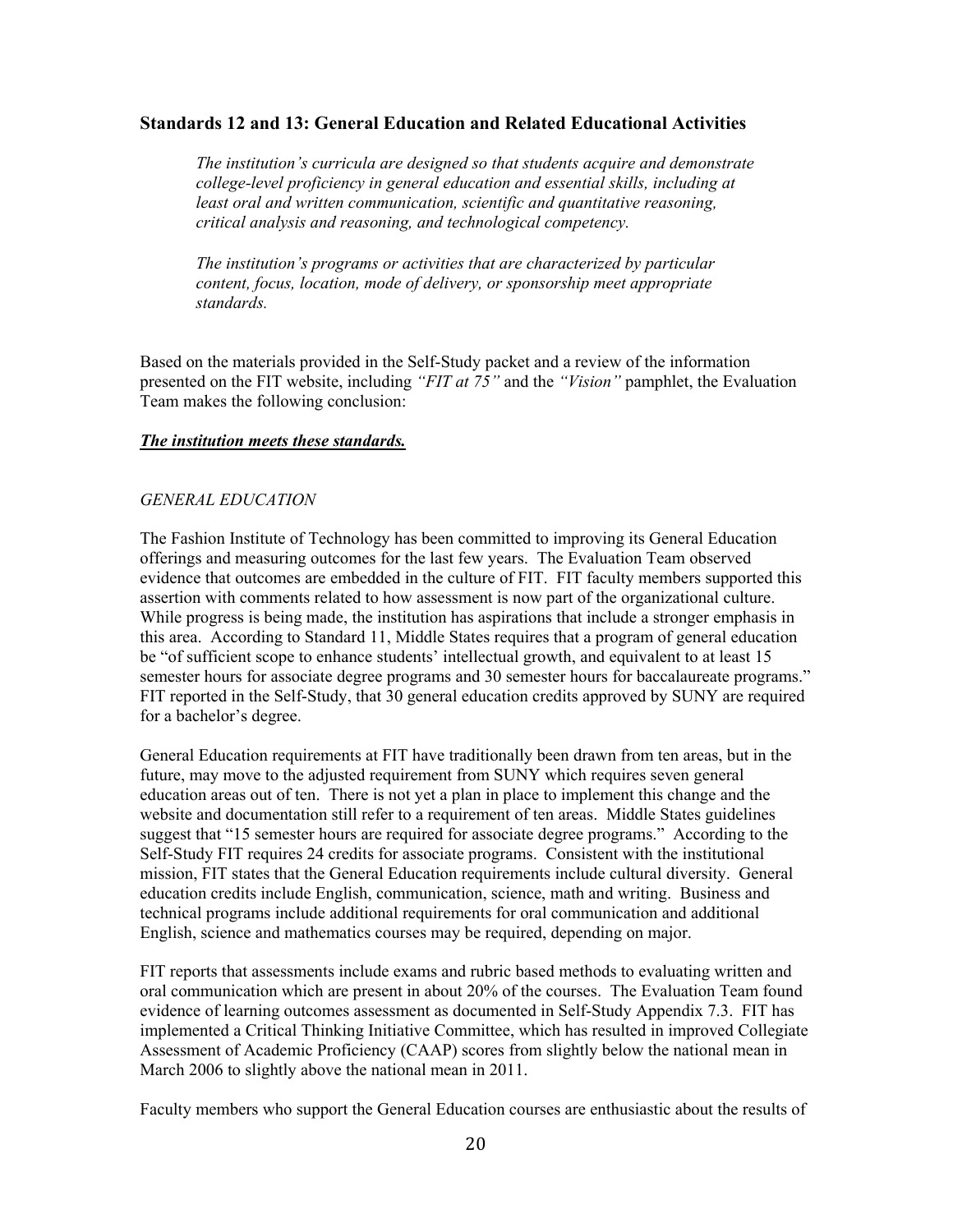their new minors, which encourage students to take additional liberal arts courses. Faculty members suggest that they would like to see students have more flexibility and work more collaboratively across the institution. General Education faculty members express satisfaction with the impact of their assessment efforts and their ability to implement changes quickly.

### *Suggestion*

#### **FIT should continue to build the number of courses that use imbedded assessment.**

### *BASIC SKILLS*

FIT reports in the Self-Study that roughly 28 percent of students that enter are identified as unprepared in writing and 30 percent were identified as unprepared in mathematics. Students are identified using the SAT, ACT or the Accuplacer test. Faculty members report that some students are unprepared when they reach class and perhaps some are "destined to fail." As a result, some faculty members feel that the rigor of their instruction must be compromised in order to address the needs of the less prepared students in the class. Faculty representatives suggest that this is especially true in math. However, they recognize that FIT is making a concerted effort in this area including implementation of an emporium model. Faculty are very collegial and support each other in areas of basic skills to ensure the best experience for the student.

Survey results reported in the Self-Study Report suggest that international students are challenged in terms of English proficiency. To support these students, the Evaluation Team found evidence of remedial credit and 0 credit courses through the Educational Skills and Science and Mathematics departments. To support all students, Survival Grammar is available to students during English Composition. FIT has also launched a six-week summer, Intensive English Language Program to support international students who will be starting in the fall term.

#### *CERTIFICATE PROGRAMS*

FIT states in the Self-Study Report that it offers eleven credit-based certificate programs and a twelfth has recently been approved. Members of the institution's community suggest that this is an area of growth and several programs are listed as new on the website. The Evaluation Team confirmed that programs are comprised of 12 to 15 credits. Programs are developed based on changing industry requirements and are published on the institution's website. The Team observed evidence that FIT is very agile in this area. Certificate programs have goals and outcomes that are developed by the faculty in the related academic department, but there is no formal review process to assess program effectiveness and industry relevance. FIT reports that advisors support the certificate program students, and the Evaluation Team found evidence that some courses within the for-credit certificate programs can transfer into associate programs. The College has had difficulty maintaining data and tracking students awarded certificates for completing these programs and is addressing that issue through modifications to the student information system and on-line declaration by the students.

#### *Suggestion*

**The Evaluation Team endorses the College's consideration of moving oversight for credit certificate programs to the academic departments and to include them in the academic program review process.**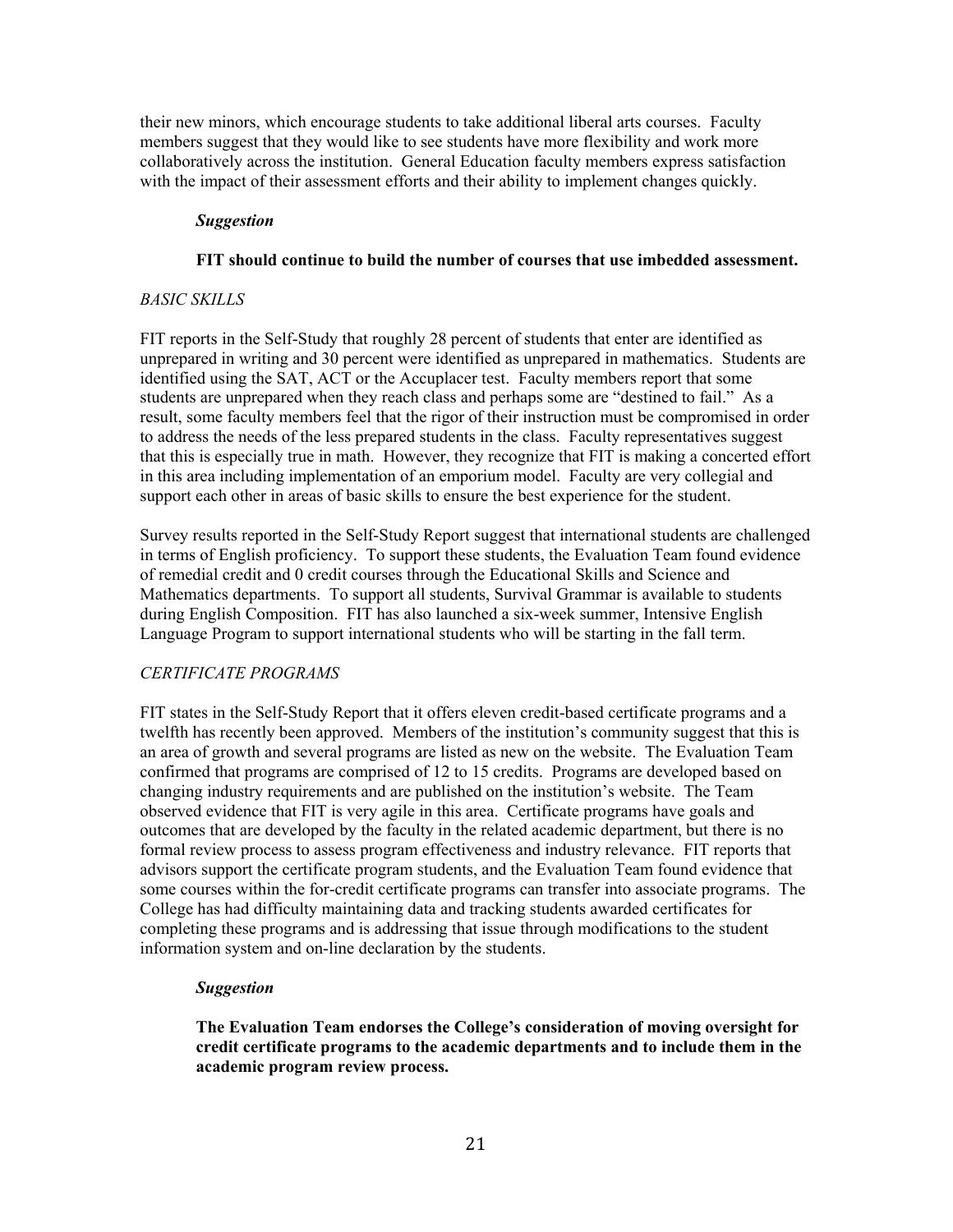### *EXPERIENTIAL LEARNING*

According to the Self-Study, FIT offers credit for Advanced Placement but not for experiential learning. Internship credit is awarded for internship experiences.

### *NON-CREDIT OFFERINGS*

Middle States guidelines suggest that non-credit offerings should be consistent with institutional goals. As a community college, non-credit offerings align with FIT's community mission. FIT states in their Self-Study that it offers a total of 20 non-credit programs that are available to the community, including 14 industry-focused training programs in *Professional Studies* and 6 business-oriented programs through *Enterprise Studies*. "Saturday Live" and "Summer Live" through *Precollege Programs* are designed for high school students to explore design areas. Interested students can register for these courses without having to seek formal admission to FIT. Non-credit offerings are assessed through student evaluations, faculty input and reviews for relevance. According to the website, FIT's non-credit courses can be transferred into some noncredit certificate programs. Middle States also suggests that the impact of non-credit offerings on the overall mission be assessed periodically. Participants in the interviews conducted by the Evaluation Team suggested that these offerings are essential to FIT in that they allow the College to be responsive and provide a -way to vet new technology.

### *BRANCH CAMPUSES, ADDITIONAL LOCATIONS AND OTHER INSTRUCTIONAL SITES*

Middle States stipulates that other instructional sites must meet the standard for quality of instruction, academic rigor and educational effectiveness comparable to the other institutional offerings. According to the Self-Study, FIT currently supports residential programs in Florence and Milan or in one of the College's many approved or consortium programs in Australia, Canada, China and Europe. In alignment with Middle States requirements to provide "adequate and appropriate support services," FIT's Office of International Programs coordinates study abroad and other international experiences. The Evaluation Team found evidence that support services are available to international students. Programs in Italy have support services in that country and students can access student groups and other campus activities through the online portal, collegiate link. FIT provided their Strategic Plan for International Initiatives, which was drafted on May 1, 2006, and is aligned with the goals outlined in the overall Strategic Plan. No additional updates to the plan were provided but FIT is planning to revisit this area in the near future. Approved minutes from the Advisory Board for International Programs were provided from November 3, 2008, but according to FIT interviewees, the Advisory Board has since been disbanded.

The Self-Study refers to concerns expressed by international students on campus in an satisfaction survey and the plans to create an International Programs Center to address them. According to visit participants the strategic plan and vision for the Center is being revisited.

Academic deans and chairs approve study-abroad programs for each student. In Florence, students study at Polimoda, in a program registered with the Italian Ministry of Education of Universities and Research. In Milan, students study at Politecnico University in a program that was approved by Middle States in June 2011. The Self-Study did not describe in detail how international programs are assessed but did note the assessment of student work at the international locations as part of the academic review process; for instance in Florence and Milan in 2011 in conjunction with the academic review of FIT's Fashion Design Department. The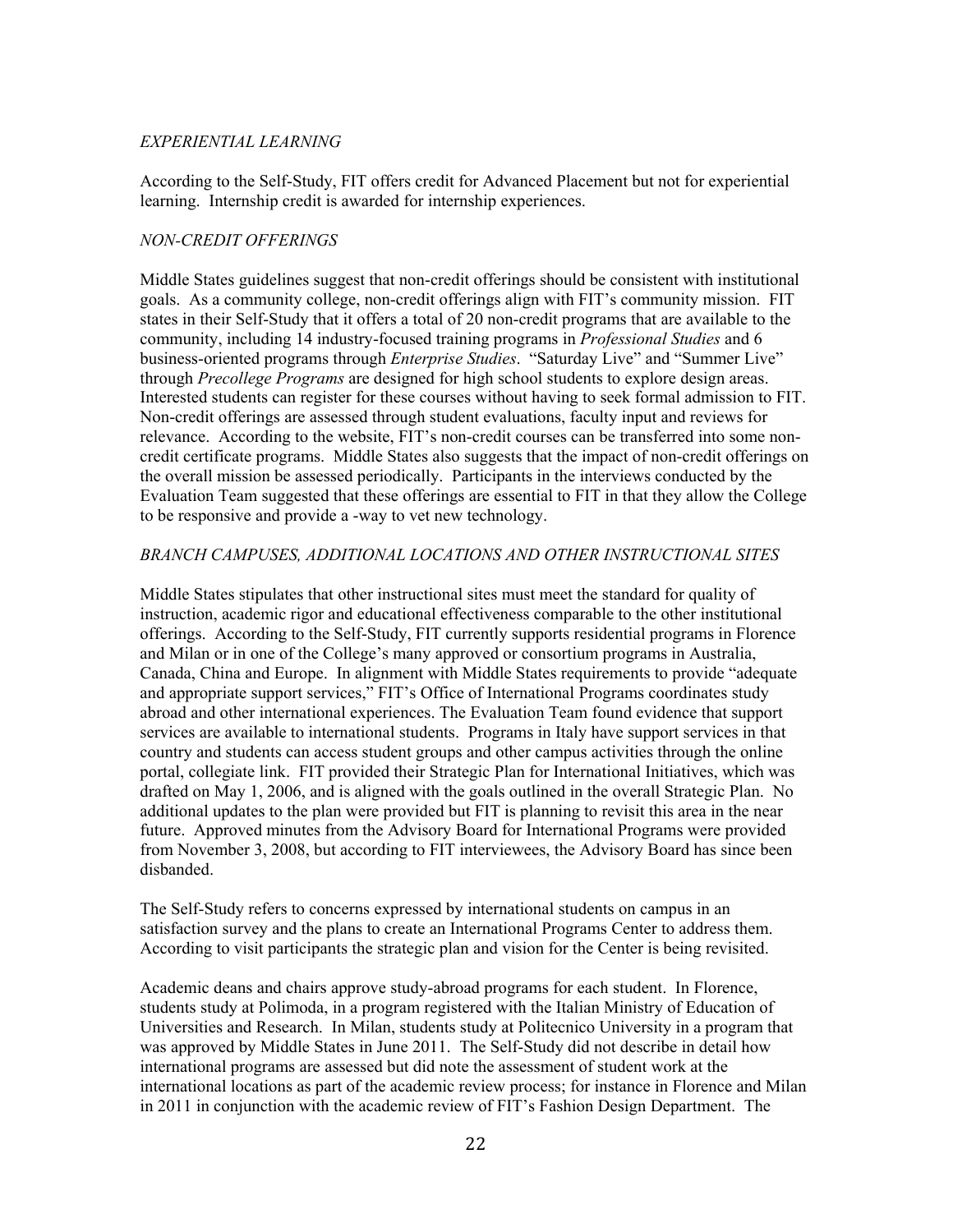College further notes that a broader, more formal evaluation of these residential programs will be considered within the larger contest of FIT's review of all its international programming.

### *Suggestion*

**FIT should update the Strategic Plan for the Office of International Programs to align with its vision to be global and purposefully diverse.**

# *DISTANCE EDUCATION, DISTRIBUTED LEARNING AND CORRESPONDENCE EDUCATION*

The Team found evidence in the Self-Study Report, institutional documents and website that FIT currently offers a single fully online program and 115 individual courses. Since the Self-Study was published the institution now has 118 online courses and one new online program a B.S. in International Trade and Marketing that is scheduled to launch in Fall 2013. The institution began to deliver online courses in 1999 and, following Middle States guidelines, has demonstrated a commitment to continue to make online education available for students. Blended courses were introduced in 2009, and currently 16 blended courses are offered as part of a pilot program.

The Evaluation Team found evidence that all online courses have the same learning objectives as face-to-face courses. Additionally, FIT has a rigorous process for approval and support of online programs. FIT's administration and staff report that distance education is aligned with FIT's goals and mission, and as a community college, online programs help the institution to reach working adults who would not otherwise be able to attend classes on campus. FIT affirms its role as a "community college" based on its history and mission, which ties it strongly to New York City and its fashion and related industries. Middle States Hallmarks of Quality for Distance Education Number 2 notes that an "institution's plans for developing, sustaining, and if appropriate expanding online offerings, are integrated into its regular planning and evaluation processes." FIT employs a two person staff of an Executive Director and Coordinator who support the work of online programs and classes. The Evaluation Team found evidence that the institution is pursuing a measured and deliberate path to development of online programs in order to ensure a high level of quality and that the appropriate levels of infrastructure are in place.

In accordance with Middle States guidelines for verification of identity, FIT notes on its website that some courses include exams and require in-person proctors to confirm identity and maintain academic integrity. The Evaluation Team found evidence that the institution is also investigating other ways to ensure online academic integrity and participants in the visit interviews report that integrity is valued highly at FIT. SUNY provides access to the ANGEL course management system which is a password protected environment. The online program, Fashion Merchandising Management, is offered both on campus and online and has clearly stated program learning objectives which are consistent across the programs.

Middle States Hallmark of Quality number 7 stipulates that the institution "provides effective student and academic services to support students enrolled in online learning offerings." FIT currently has eleven students in its online degree program who are well supported not only by the faculty of the fashion merchandising management program but also by the student services support personnel. The library offers databases and resources that are available online and 24/7 technical support is available for both on-campus and online students. According to the Self-Study Report, faculty members complete 13 hours of training by SLN and FIT's Online Learning Office.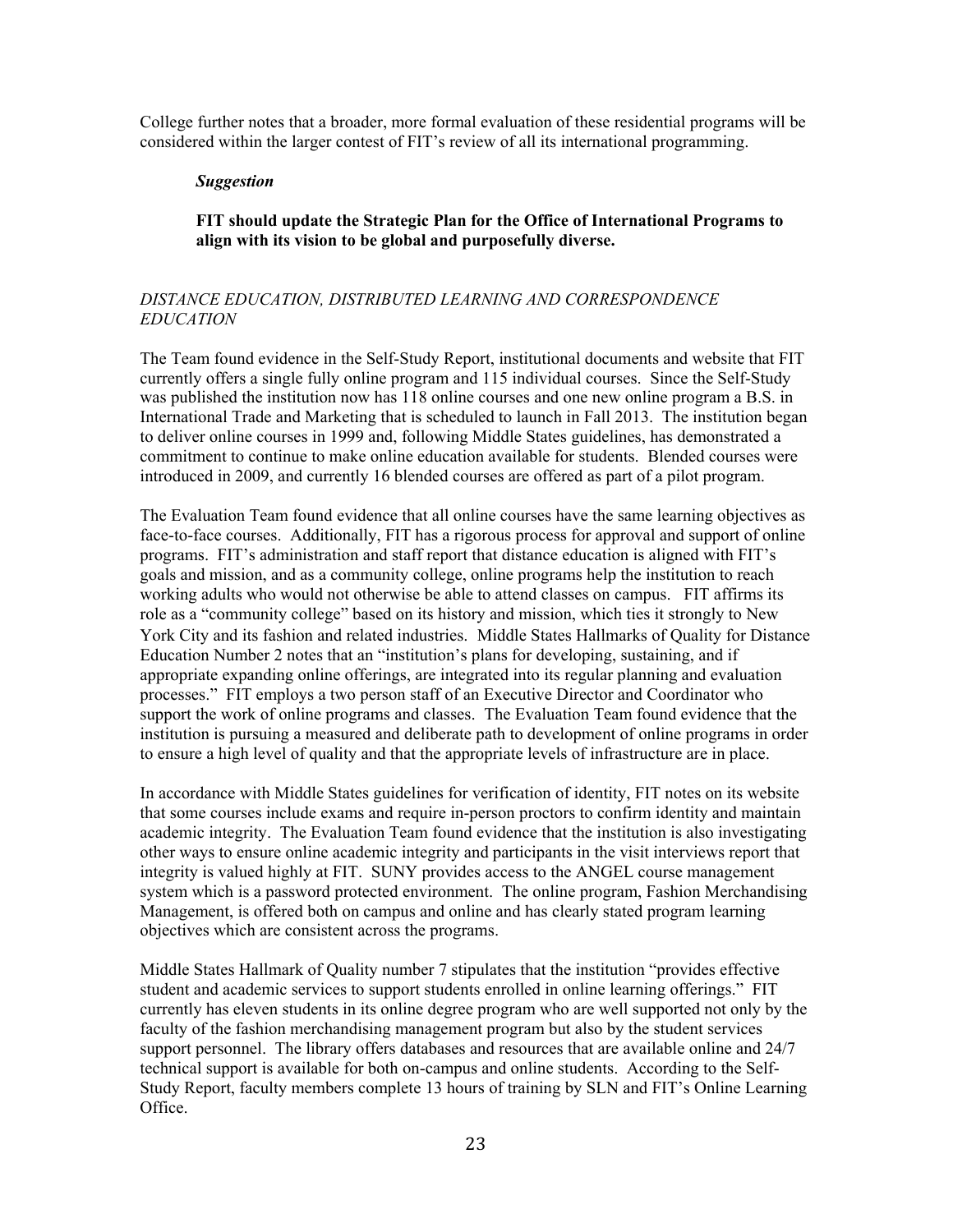#### *Suggestion*

**The Evaluation Team concurs with the need FIT has self-identified to periodically review support for students in online programs to ensure that support services and access are consistent with on-campus programs.** 

### *CONTRACTUAL RELATIONSHIPS AND AFFILIATED PROVIDERS*

The FIT Self-Study did not report any contractual relationships with vendors to support their distance education programs.

#### *Suggestion*

**In support of Middle States guidelines, FIT should further clarify and engage in an ongoing process for periodic assessment of the impact of distance education, international programs, and summer and weekend programs on the institution's resources and its ability to fulfill its institutional mission.**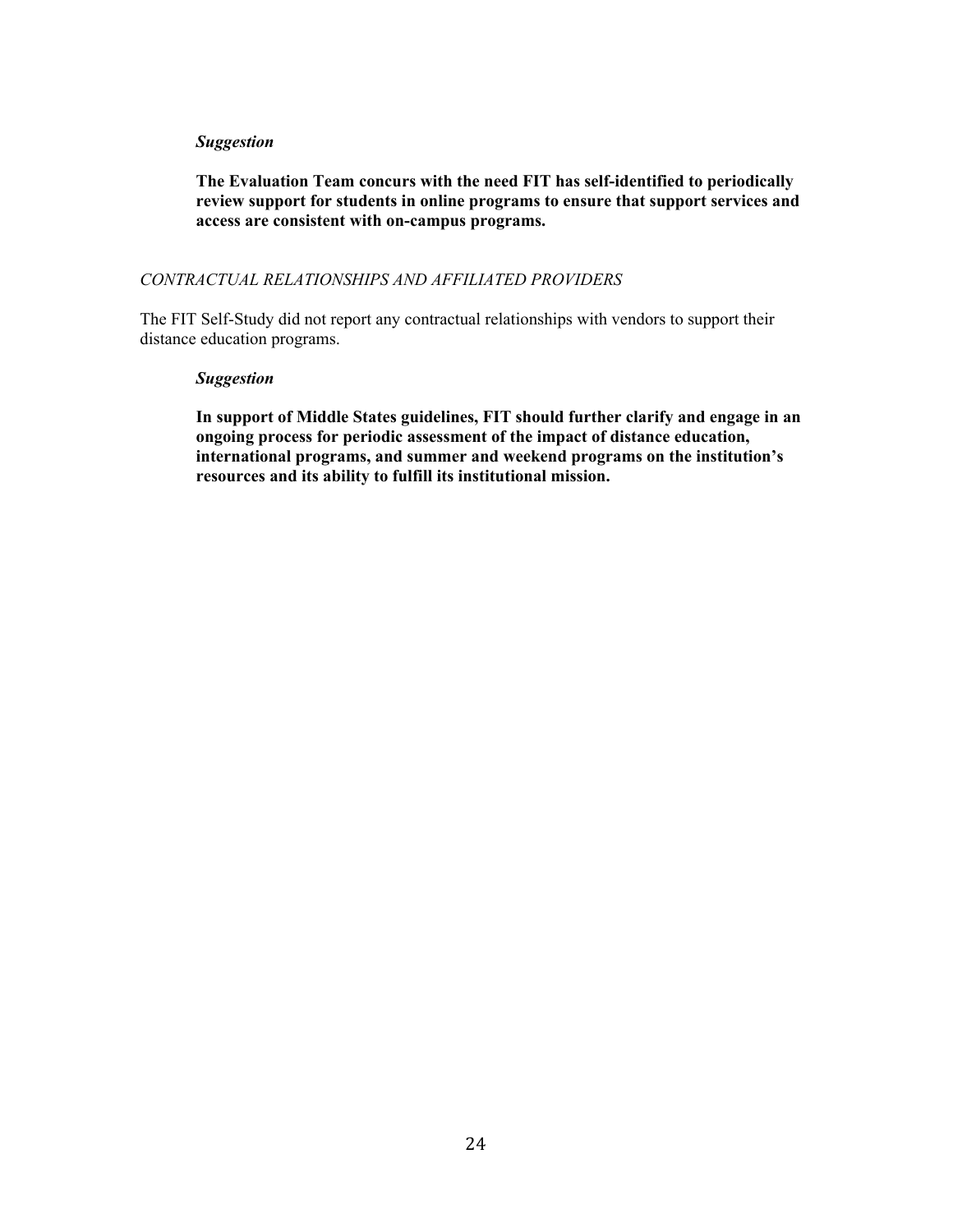## **Standards 7 and 14: Institutional Assessment and Assessment of Student Learning**

*The institution has developed and implemented an assessment process that evaluates its overall effectiveness in achieving its mission and goals and its compliance with accreditation standards.* 

*Assessment of student learning demonstrates that, at graduation, or other appropriate points, the institution's students have knowledge, skills, and competencies consistent with institutional and appropriate higher education goals.* 

Based on the Self-Study, extensive program review materials and evidence of evaluated student work, and discussions with faculty and administration, the Evaluation Team makes the following conclusion:

## *The institution meets these standards.*

## *INSTITUTIONAL ASSESSMENT*

Over the past decade, the Fashion Institute of Technology's Board of Trustees, President, faculty, administration, and staff have worked vigorously to incorporate into their standard operating procedures a great variety of outcomes assessment measures and processes. As a result, FIT appears to be moving steadily toward the creation of a college-wide "culture of assessment," whereby institutional effectiveness at all levels and across all departments can be demonstrated through "systematic, sustained, and thorough use of multiple qualitative and/or quantitative measures" (Characteristics of Excellence,  $12^{th}$  ed., 28).

As noted earlier in this report, the FIT mission statement and goals emanating from it, as well as the institution's strategic plan, are reviewed regularly and are supported by leadership at the highest level. In the words of the Self-Study Report, "the College community 'lives and breathes' the plan" (Self-Study, 11), as evidenced by the extensive list of achievements the Plan has so far inspired (see Appendix 2.2 in Self Study).

One of these achievements has been the inauguration of a regular process of departmental review. A schedule for reviews has been agreed upon, and a standard template for conducting a review has been devised. An Associate Dean for Institutional Assessment, appointed last year, manages the reviews across departments and schools. In conjunction with these efforts, three departments, the Gladys Marcus Library, The Museum at FIT, and Information Technology have gone a step further: they have developed strategic plans for their units and are using these to gauge and improve effectiveness year by year. All the work done by the departments under review already has yielded valuable information on unit performance, and modifications to enhance productivity are being proposed and implemented. How well the college as a whole is addressing the five goals of the strategic plan is being and will continue to be measured through a "report card with quantitative metrics for each goal" (Self-Study, 13), an assessment instrument that can provide a kind of global snapshot of activity and progress over time.

An important component of the Administrative Program Review is the preparation of a self-study by the department's personnel. Before the self-study is finalized, two external reviewers from colleague institutions analyze the draft and offer recommendations to help make departmental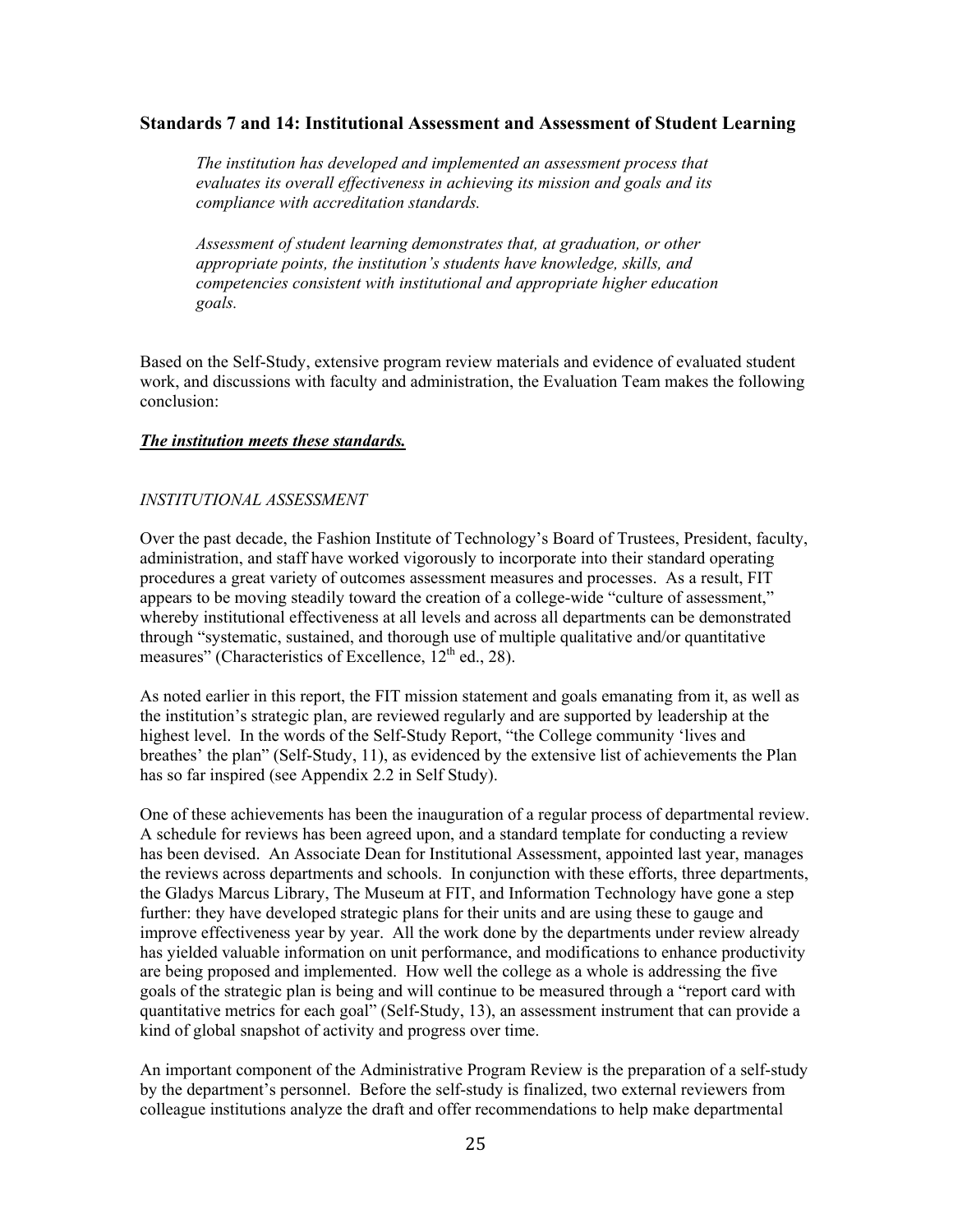operations more efficient. These are duly considered, and an action plan to orchestrate any necessary changes is prepared. The College's President then conducts a final review of findings with the Vice President to whom the department reports, and follow-up activity is assigned. The department's response is monitored and assessed after one year. These multiple and multi-level reviews bring diverse perspectives to the departmental assessment process, insuring that "no stone is left unturned" as the process unfolds.

A related analytical procedure, the Internal Audit and Risk Assessment Program, focuses on a "wide range of processes that could pose a risk to the College if not managed properly" (Self-Study, 93). Complementing the annual audit of FIT's financial statements, this review is led by an Internal Auditor, who probes carefully in selected areas to be sure the College, for instance, is in compliance with state and federal statutes in the way it administers grant or student assistance programs or is following appropriate guidelines in dispensing reimbursements for college travel. As with the Administrative Program Review, wherever necessary, the Internal Auditor makes recommendations for improvement in operations and monitors implementation.

### *ASSESSMENT OF LEARNING*

The FIT mission stresses the need for all graduates, regardless of major, to assimilate knowledge transmitted in ten general education areas and to show competencies in critical thinking and information management. Assessment of learning outcomes in general education takes place within courses though standardized testing, rubric-based evaluation of oral and written work, problem solving, and combinations of these and other measures. In an effort to make assessment via rubrics consistent, FIT requires that "a minimum of two faculty evaluators assess student work and participate in norming sessions" (Self-Study, 96). General Education faculty coordinators, who are given release time to perform assessment duties, organize the varied assessment activities, collect and collate information revealed by the different measures, and prepare a summary analysis of findings. Department chairs and faculty, as well as administrators connected to the general education program, react to the data and develop departmental action plans to address deficiencies within their areas of responsibility. The Associate Dean for Institutional Assessment, with input from the Faculty Senate's campus-wide Academic Assessment Committee, oversees plan implementation.

Over the past eight years, FIT's reviews of general education assessment results have stimulated numerous efforts to improve outcomes throughout the program. In English and Speech, for instance, faculty made revisions in the Basic English Composition course and created a standardized style manual after evaluating writing assessment data collected over three academic years. Also in response to concerns raised by assessment, in 2008, the College opened a Writing Studio, which supports students' work in composition and research with hands-on tutorial assistance and a wide range of online resources. Innovations in foreign language instruction occurred after faculty considered assessment data; one of the most notable was the development of an Italian curriculum website that allows FIT Italian language students in New York to receive help and advice from FIT study abroad students in Italy. Through a committee consisting of faculty from FIT's three undergraduate schools, as well as the Associate Dean for Institutional Assessment and the Writing Studio Director, the College addressed its students' somewhat disappointing performance on the CAAP test in Critical Thinking in 2006 and 2008. The Critical Thinking Initiative Committee, as it became known, worked intensively with faculty across disciplines to promote the introduction of class assignments that would compel students to sharpen their critical thinking skills. Through the Committee's mini-retreats, the Adjunct Summer Institute and one on one consultations (see Self-Study, 78), faculty became more comfortable with and more accomplished in devising critical thinking exercises, projects, and presentations for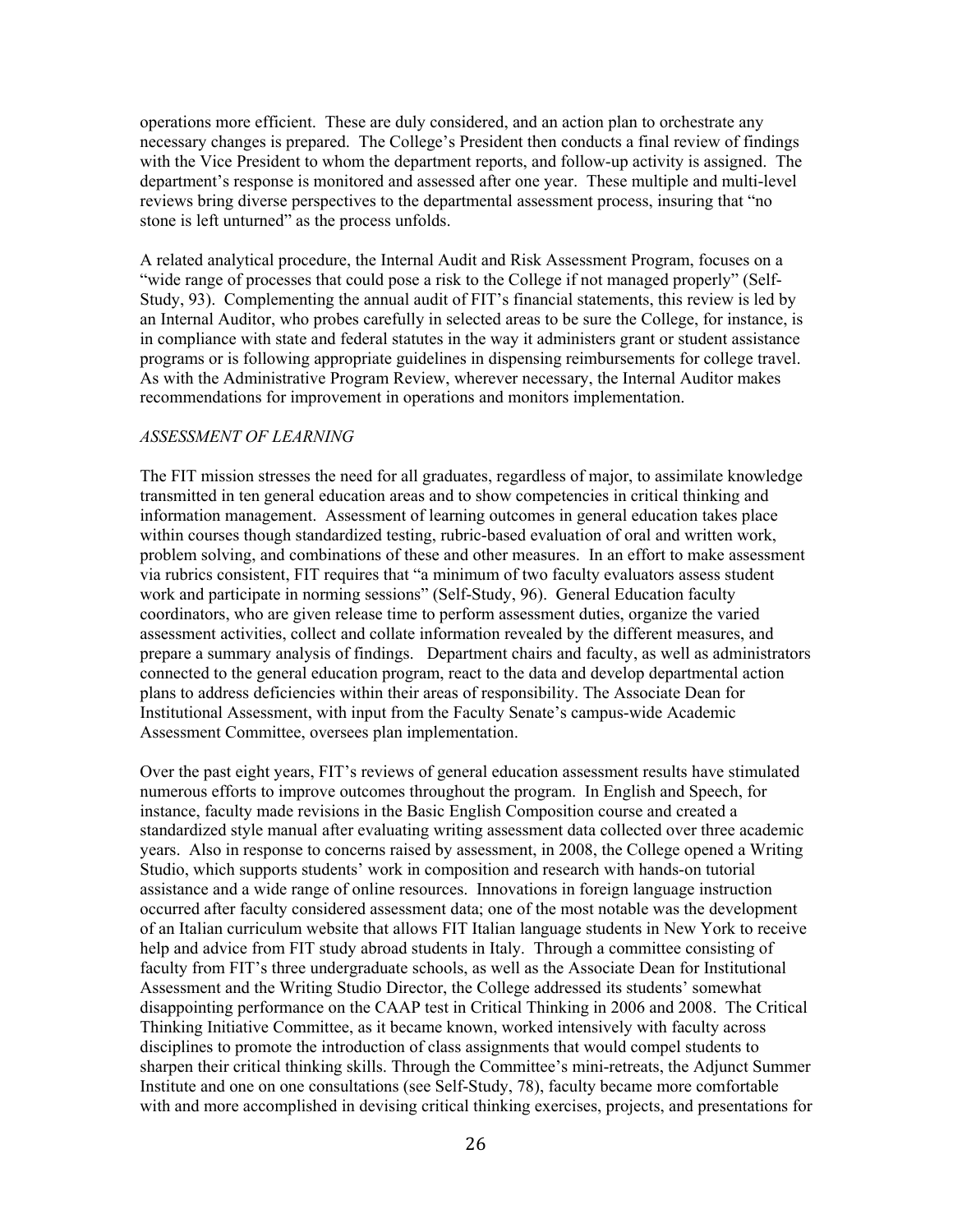their courses. This college-wide focus certainly was a major factor in the improvement FIT's students registered in the CAAP Critical Thinking Exam in 2011, a result all constituencies are determined to build on going forward.

At FIT, assessment of learning within major programs is linked to overall program assessment. As the Self-Study reports, "Since the last Middle States visit in 2002, FIT has reviewed all of its undergraduate majors and is now in its second cycle of reviews" (98). These reviews are designed to determine how effectively program faculty and supporting staff are performing their essential instructional tasks. As with non-academic units, a self-study begins the process. This document evaluates program goals and objectives, curricular relevance and coherence, graduation and retention data, alumni experience, and related issues. How well students have synthesized the knowledge and skills presented in program coursework is revealed through the faculty's rubric-guided summative assessment of final projects or portfolios, among other items. "Out of the box" points of view are part of the program review as well. Two external consultants, one from the academic world and one from industry, spend several days at FIT meeting with program faculty and students, observing classes, reviewing data, and assessing the curriculum's strengths and weaknesses. They summarize their views in interviews with college and department leaders and, later on, submit a report with recommendations. All of this information is taken into account within the department. An action plan to bring into being any changes considered necessary or desirable is drawn up, and, with the concurrence of the Vice President for Academic Affairs, program faculty and staff begin follow-up work.

Like the Liberal Arts faculty, FIT's program faculty have endeavored to "close the assessment loop" by authorizing a number of post-review alterations to curricula and to instructional methods. The Photography Department is working to update two curricula and build a new darkroom to answer current digital media needs; Toy Design has added workshops in character development and has prepared a new Haptic Lab to meet industry standards; and Visual Art Management recently received permission to change its departmental title to "Art History and Museum Professions" to describe better the content of its coursework.

Characteristics of Excellence states that "assessment is not an event but a process that is an integral part of the life of the institution" (64). While there is abundant evidence that the Fashion Institute of Technology's entire community is taking this reminder to heart in undertaking so many assessment initiatives college-wide, the institution needs to "assess its assessment" protocols in certain academic areas to ensure that the time and effort devoted to this work are yielding a full and rounded portrait of student learning at FIT. The first area is Basic Skills instruction. The Self-Study notes that the "effectiveness of the [Basic Skills] academic departments and support services is assessed through the general education and administrative program reviews," but concedes that "FIT needs to further assess program outcomes as they relate to retention of incoming students" (82). Although program reviews are important and enlightening, a more focused assessment of the effectiveness of Basic Skills instruction should be added to confirm that students completing non-credit coursework in English and mathematics are, indeed, performing capably in the credit courses that follow. Interviews conducted by the team revealed that mathematics faculty, in particular, have doubts about the effectiveness of the Basic Skills program in preparing students for success in subsequent credit courses. Comparing the grade and attrition data of those who began in Basic Skills to those who did not, or comparing the performance of those who took just one non-credit class to those who took several, could produce informative statistical data on this issue. In addition, because Basic Skills coursework in English is now available online, comparing the performance of those who take these courses in the classroom to those who take them online may be similarly revealing.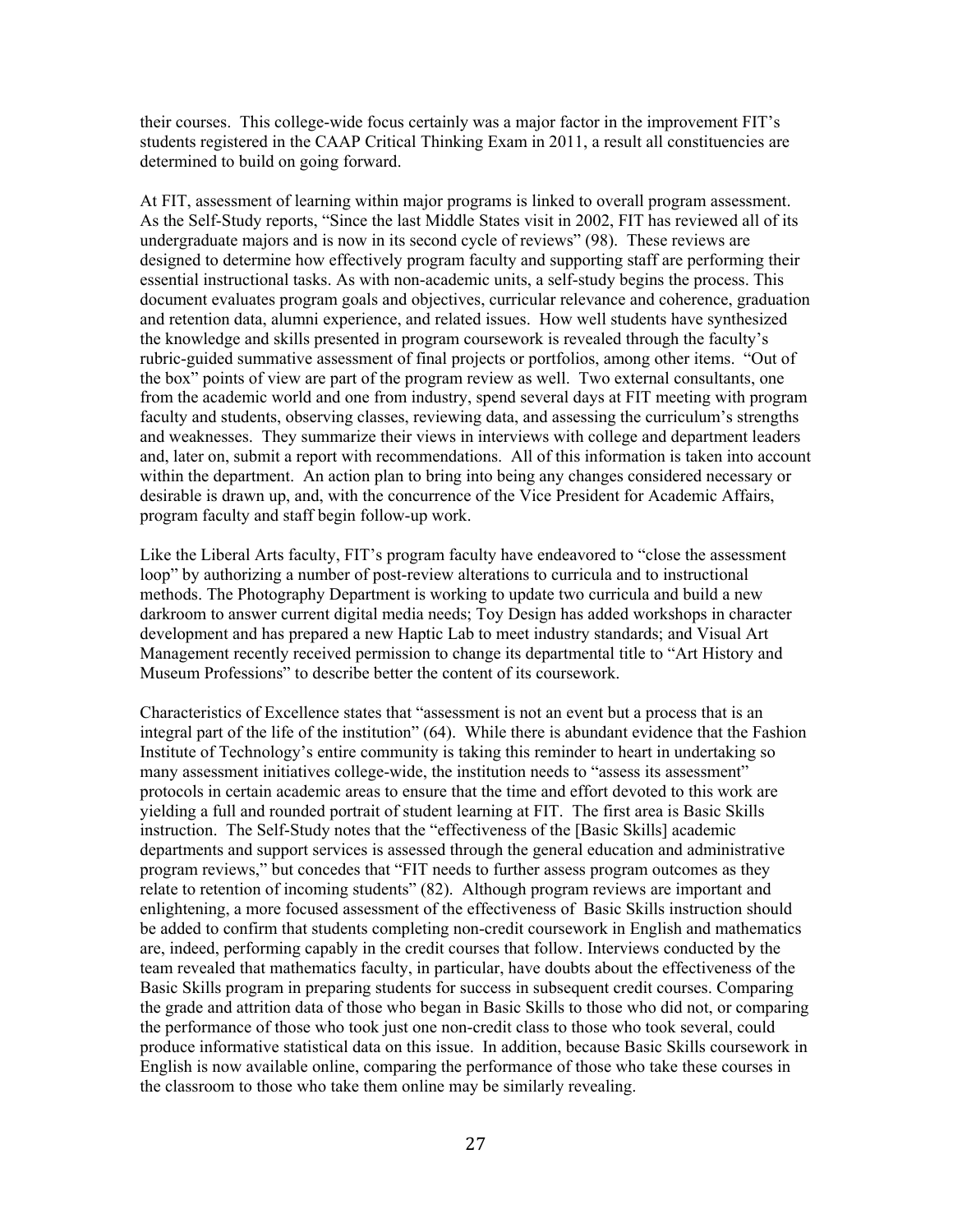A second concern relates to the requirement in Characteristics of Excellence that "institutional and program-level goals [be] clear to the public, students, faculty, and staff" (64). FIT has formulated mission statements for each of its schools and program goals for each major course of study. These statements and goals, however, are not readily accessible. They are not included in the curriculum listings in FIT's catalog, and while they are published on its website, the mission statements and goals are not placed with the particular schools and programs with which they are associated, leading to confusion.

The College's assessment of learning within programs highlights rubric-guided evaluation of capstone projects and portfolios as activities that confirm graduating seniors' mastery of program goals and skills. While such projects and portfolios can reveal a great deal about assimilation of learning, interviews with a number of students who recently prepared capstone projects or portfolios suggest that variations in evaluation procedures for their submissions may be yielding uneven data about student performance. It appears that some program evaluators are assigning simply a letter grade to a student's final project or portfolio, despite having distributed rubrics as criteria of quality, while in other programs intensive formative evaluation occurs as industry volunteers critique a student's project or portfolio in bi-weekly advising sessions. Such radically different approaches to assessment can create skepticism regarding the thoroughness and reliability of the review processes.

 Academic program review at FIT is the vehicle for determining how well students in various majors have mastered program content. As has been noted earlier in this report, significant improvements in program structure and pedagogy have emerged from these reviews. But because Standard 14 in Characteristics of Excellence stresses that an accredited institution must gather and assess evidence that "at graduation, or other appropriate points, the institution's students have knowledge, skills, and competencies consistent with institutional and appropriate higher education goals" ( 63), FIT should make the presentation and consideration of assessment results the central theme of program evaluation. As it stands now, the template for the review process places review of outcomes data within one section near the end of the self-study; whether intended or not, such placement has the effect of making this most important activity seem peripheral. FIT should reverse the emphasis in program review from how well the program content is organized and how well its governing department is operating to how well its program graduates are or could be learning. The institution should consider expanding and refining its assessment processes to incorporate the whole range of evaluations currently undertaken throughout a student's tenure at FIT. Formative and summative instruments and activities ought to be embedded into every program's assessment practices so that the value added by study at FIT can be demonstrated. Drawing conclusions from the assessment of student projects and portfolios, the reports of industry advisors and advisory groups, the responses of internship supervisors, and all other outcomes compilations a program generates should be the principal task a department's faculty and staff engage in as they strive to determine whether and how well students are performing.

#### *Suggestions*

**Because the mission of each of FIT's schools and the learning outcomes of each program within these schools guide their operations, the FIT website should give more prominence to these mission and outcome statements by linking them clearly to the curricula they support, so that current and prospective students clearly understand what a school values and upholds and what a student majoring in a program administered by a school's departments is expected to know and be able to do upon graduation.**